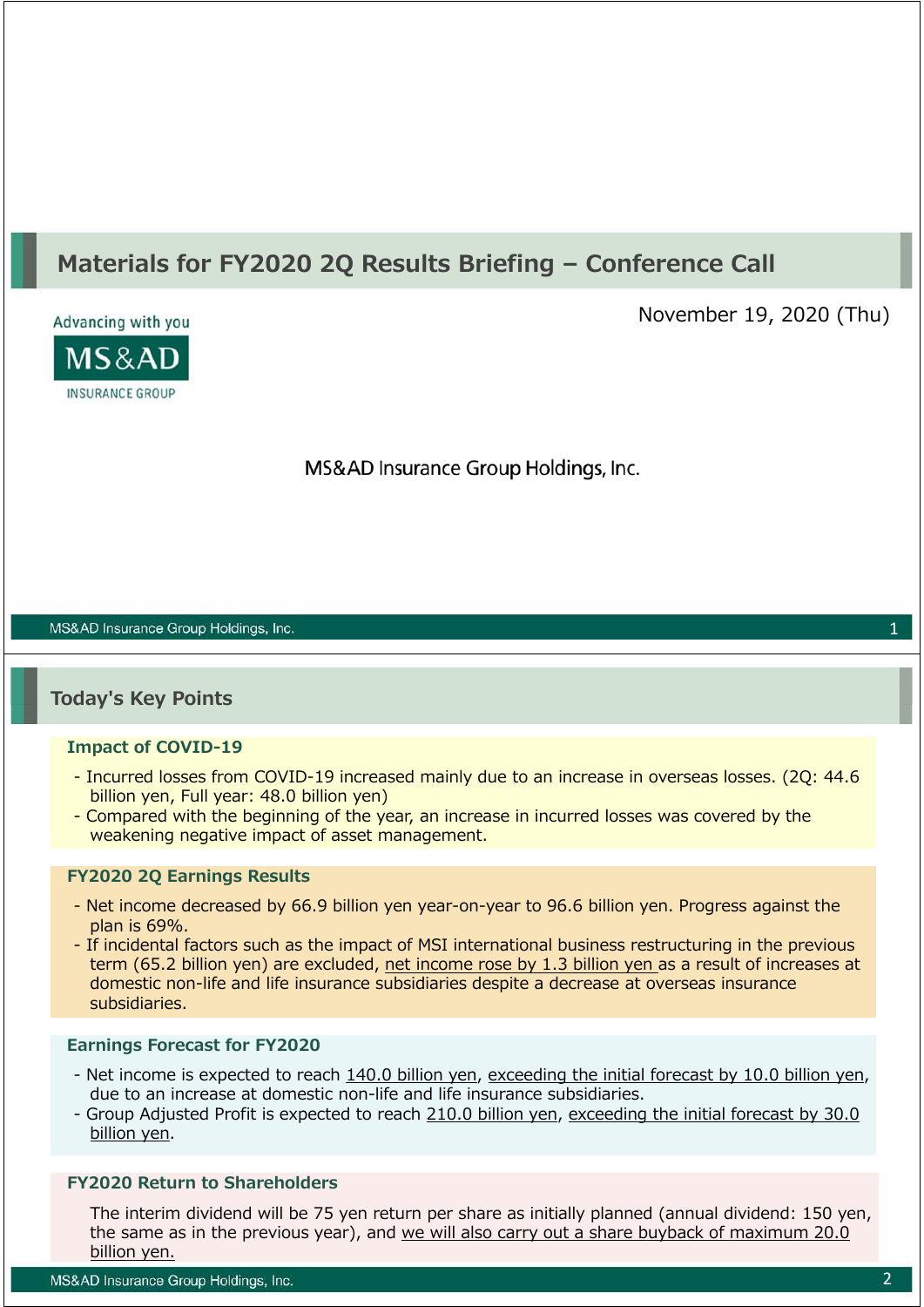| Summary of FY2020 2Q Results                                        |            |  |  |  |  |  |
|---------------------------------------------------------------------|------------|--|--|--|--|--|
| Consolidated Earnings                                               | Page 5-12  |  |  |  |  |  |
| Domestic Non-Life Insurance Companies                               | Page 13-15 |  |  |  |  |  |
| Domestic Life Insurance Companies                                   | Page 16-17 |  |  |  |  |  |
| Overseas Subsidiaries                                               | Page 18    |  |  |  |  |  |
| (Reference) Domestic Non-Life Insurance Companies, MSI & ADI        | Page 19-21 |  |  |  |  |  |
| (Reference) MS Amlin's Results for FY2020 2Q (Jan.-Jun. 2020)       | Page 22    |  |  |  |  |  |
| (Reference) Economic Solvency Ratio (ESR)                           | Page 23    |  |  |  |  |  |
| <b>Projected Results for FY2020</b>                                 |            |  |  |  |  |  |
| <b>Consolidated Earnings Forecasts</b>                              | Page 25-28 |  |  |  |  |  |
| Major Assumptions for Earnings Forecasts                            | Page 29-30 |  |  |  |  |  |
| Domestic Non-Life Insurance Companies                               | Page 31-32 |  |  |  |  |  |
| Domestic Life Insurance Companies                                   | Page 33-34 |  |  |  |  |  |
| Overseas Subsidiaries                                               | Page 35    |  |  |  |  |  |
| (Reference) Domestic Non-Life Insurance Companies (MSI&ADI)         | Page 36-37 |  |  |  |  |  |
| (Reference) MS Amlin's Results Forecast for FY2020 (Jan.-Dec. 2020) | Page 38    |  |  |  |  |  |
|                                                                     |            |  |  |  |  |  |

Please also refer to an Excel data file uploaded on our website.

MS&AD Insurance Group Holdings, Inc.

# **Summary of FY2020 2Q Results**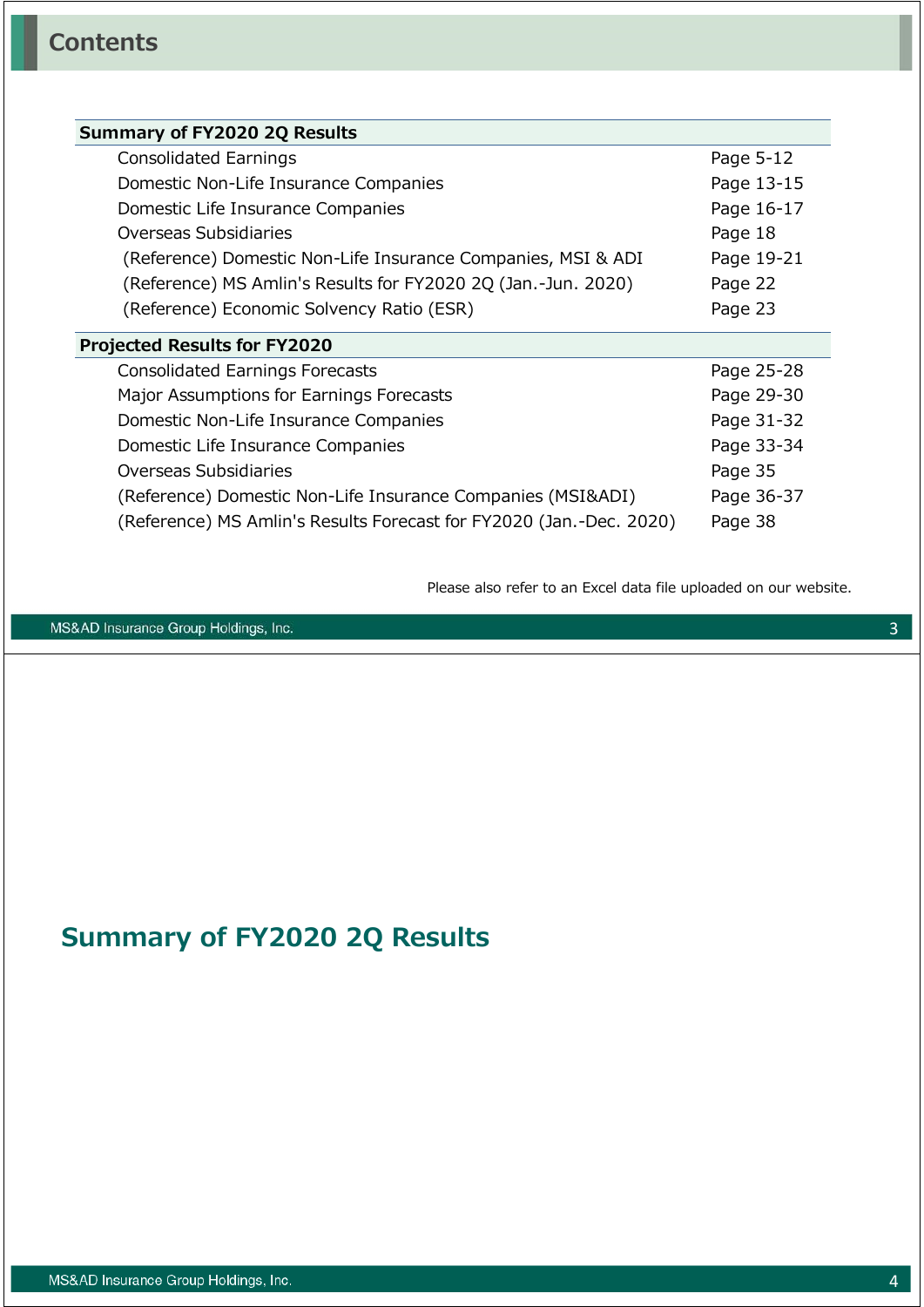# **Consolidated Earnings for FY2020 2Q (1) - Overview (i) (Top line)**

|                                                                                                                                                                                                                                                       |                |            | (¥br     |
|-------------------------------------------------------------------------------------------------------------------------------------------------------------------------------------------------------------------------------------------------------|----------------|------------|----------|
| FY2019 2Q                                                                                                                                                                                                                                             | FY2020 2Q      |            |          |
| Results                                                                                                                                                                                                                                               | <b>Results</b> | YoY Change | Growth   |
| 1,999.7                                                                                                                                                                                                                                               | 1,973.1        | $-26.6$    | $-1.3%$  |
| 1,926.8                                                                                                                                                                                                                                               | 1,869.0        | $-57.8$    | $-3.0%$  |
| 803.3                                                                                                                                                                                                                                                 | 806.1          | 2.7        | 0.3%     |
| 656.8                                                                                                                                                                                                                                                 | 652.1          | $-4.6$     | $-0.7%$  |
| 17.9                                                                                                                                                                                                                                                  | 18.0           | 0.1        | 1.0%     |
| 447.8                                                                                                                                                                                                                                                 | 392.6          | $-55.2$    | $-12.3%$ |
| <b>Non-life insurance subsidiaries</b><br>Direct premiums written<br>(excl. deposit premiums from policyholders)<br>Net premiums written<br>Mitsui Sumitomo Insurance<br>Aioi Nissay Dowa insurance<br>Mitsui Direct General<br>Overseas subsidiaries |                |            |          |

#### **Life insurance subsidiaries**

|                                    | FY2019 2Q      | FY2020 2Q      |            |           |
|------------------------------------|----------------|----------------|------------|-----------|
|                                    | <b>Results</b> | <b>Results</b> | YoY Change | Growth    |
| Gross premiums income <sup>*</sup> | 733.2          | 541.0          | $-192.2$   | $-26.2\%$ |
| MSI Aioi Life                      | 257.9          | 253.1          | $-4.8$     | $-1.9%$   |
| MSI Primary Life                   | 475.3          | 287.9          | $-187.3$   | $-39.4\%$ |
| Life insurance premiums            | 555.4          | 56.6           | $-498.8$   | $-89.8\%$ |

※ Gross premiums income is for domestic life insurance subsidiaries only.

#### MS&AD Insurance Group Holdings, Inc.

### **Consolidated Earnings for FY2020 2Q (1) - Overview (i) (Top line)**

(Non-life insurance subsidiaries: domestic and overseas)

- Net premiums written decreased by 57.8 billion yen, or 3.0% year-on-year, as both domestic non-life insurance subsidiaries and overseas insurance subsidiaries saw a decrease.

- Net premiums written at the 2 major non-life insurance subsidiaries decreased by 1.8 billion yen mainly due to a decrease in compulsory automobile liability insurance (CALI).

On the other hand, net premiums written (excl. residence earthquake and CALI) increased by 22.3 billion yen due to an increase in voluntary auto and fire insurance.

Net premiums written of CALI decreased due to the revision of the premium rates and the decrease in the number of new cars sold and the number of cars inspected.

Although the number of voluntary auto insurance contracts increased slightly due to a decline in new vehicle sales, net premiums written increased mainly due to the rise in the unit price of insurance premiums.

Net premiums written of fire insurance increased mainly due to strong sales and the effect of the rate revision in October 2019.

- Net premiums written of overseas insurance subsidiaries decreased by 55.2 billion yen due to the impact of the strong yen and efforts by MS Amlin to improve profitability.

(Domestic life insurance subsidiaries)

- MSI Aioi Life: Please see slide 16
- MSI Primary Life: Please see slide 17

(¥bn)

 $(\nPsi$ bn)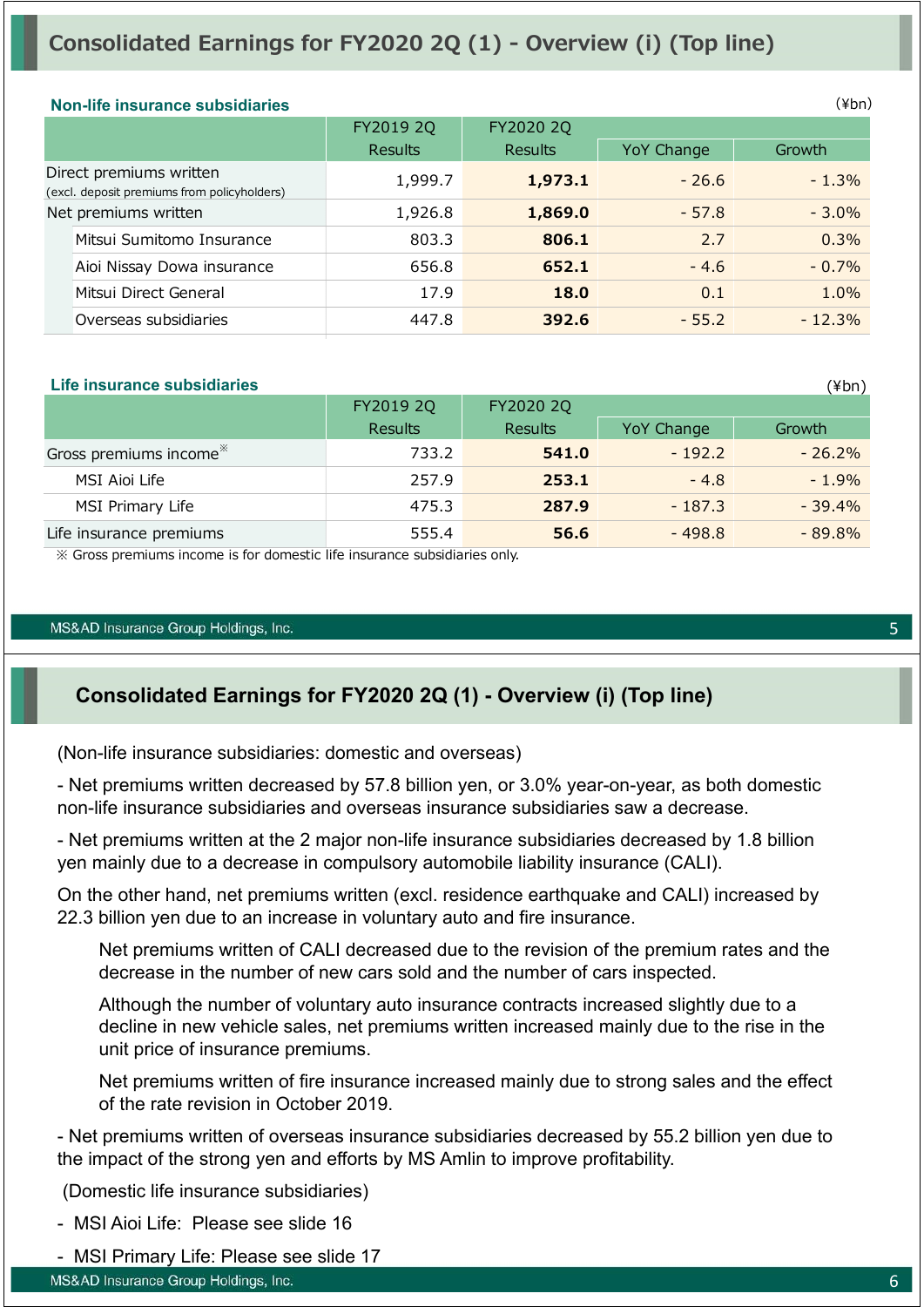|                                   |                |                |            | $\cdots$     |
|-----------------------------------|----------------|----------------|------------|--------------|
|                                   | FY2019 2Q      | FY2020 2Q      |            |              |
|                                   | <b>Results</b> | <b>Results</b> | YoY Change | Change Ratio |
| Ordinary profit/loss              | 108.2          | 115.5          | 7.2        | 6.7%         |
| Mitsui Sumitomo Insurance         | 68.8           | 73.5           | 4.6        | 6.8%         |
| Aioi Nissay Dowa Insurance        | 15.6           | 8.7            | $-6.9$     | $-44.2%$     |
| Mitsui Direct General Insurance   | $1.5\,$        | 2.6            | 1.0        | 65.7%        |
| <b>MSI Aioi Life</b>              | 9.6            | 14.0           | 4.3        | 44.9%        |
| MSI Primary Life                  | 2.0            | 39.2           | 37.2       | 1,860.6%     |
| Overseas subsidiaries             | 35.6           | $-4.7$         | $-40.4$    | $-113.4%$    |
| Consolidation adjustments, others | $-25.2$        | $-17.9$        | 7.3        |              |
| Net income/loss <sup>**</sup>     | 163.5          | 96.6           | $-66.9$    | $-40.9%$     |
| Mitsui Sumitomo Insurance         | 92.5           | 56.1           | $-36.4$    | $-39.3%$     |
| Aioi Nissay Dowa Insurance        | 11.0           | 5.2            | $-5.7$     | $-52.4%$     |
| Mitsui Direct General Insurance   | 1.3            | 2.1            | 0.7        | 58.6%        |
| MSI Aioi Life                     | 5.1            | 8.8            | 3.6        | 71.1%        |
| MSI Primary Life                  | 11.3           | 26.6           | 15.2       | 134.7%       |
| Overseas subsidiaries             | 30.1           | $-11.4$        | $-41.5$    | $-138.0%$    |
| Consolidation adjustments, others | 11.9           | 9.0            | $-2.8$     | $-24.2%$     |

※ Consolidated net income represents net income attributable to owners of the parent. Net income of subsidiaries is on an equity stake basis, same hereafter.

#### MS&AD Insurance Group Holdings, Inc.

### **Consolidated Earnings for FY2020 2Q (1) - Overview (ii) (Bottom line)**

#### <Net income>

(Group consolidated)

Net income fell 66.9 billion yen to 96.6 billion yen. It fell due to such factors as the impact of MSI international business restructuring in the previous term (65.2 billion yen after tax), leveling of reinsurance costs and COVID-19. However, if incidental factors are excluded, net income rose by 1.3 billion yen.

#### (Domestic non-life subsidiaries)

Net income fell 42.2 billion yen to 61.4 billion yen.

Excluding the impact of MSI international business restructuring (39.0 billion yen after tax) and leveling of reinsurance costs (22.7 billion yen after tax), net income increased by 19.4 billion yen.

Excluding the effect of the leveling of reinsurance costs, underwriting profit increased by 27.7 billion yen mainly due to a significant decrease in losses from automobile insurance, despite an increase in operating expenses and losses from fire and casualty insurance.

Investment profit increased by 1.4 billion yen due to an increase in gains on sales of securities and a decrease in impairment losses on securities.

(Domestic life insurance subsidiaries)

- MSI Aioi Life: Please see slide 16
- MSI Primary Life: Please see slide 17

#### (Overseas subsidiaries)

Net income decreased by 41.5 billion yen year-on-year due to losses at MS Amlin caused by COVID-19, a decline in investment profit year-on-year due to strong asset management in the previous period, and a decline in international life insurance.

7

 $(Yhn)$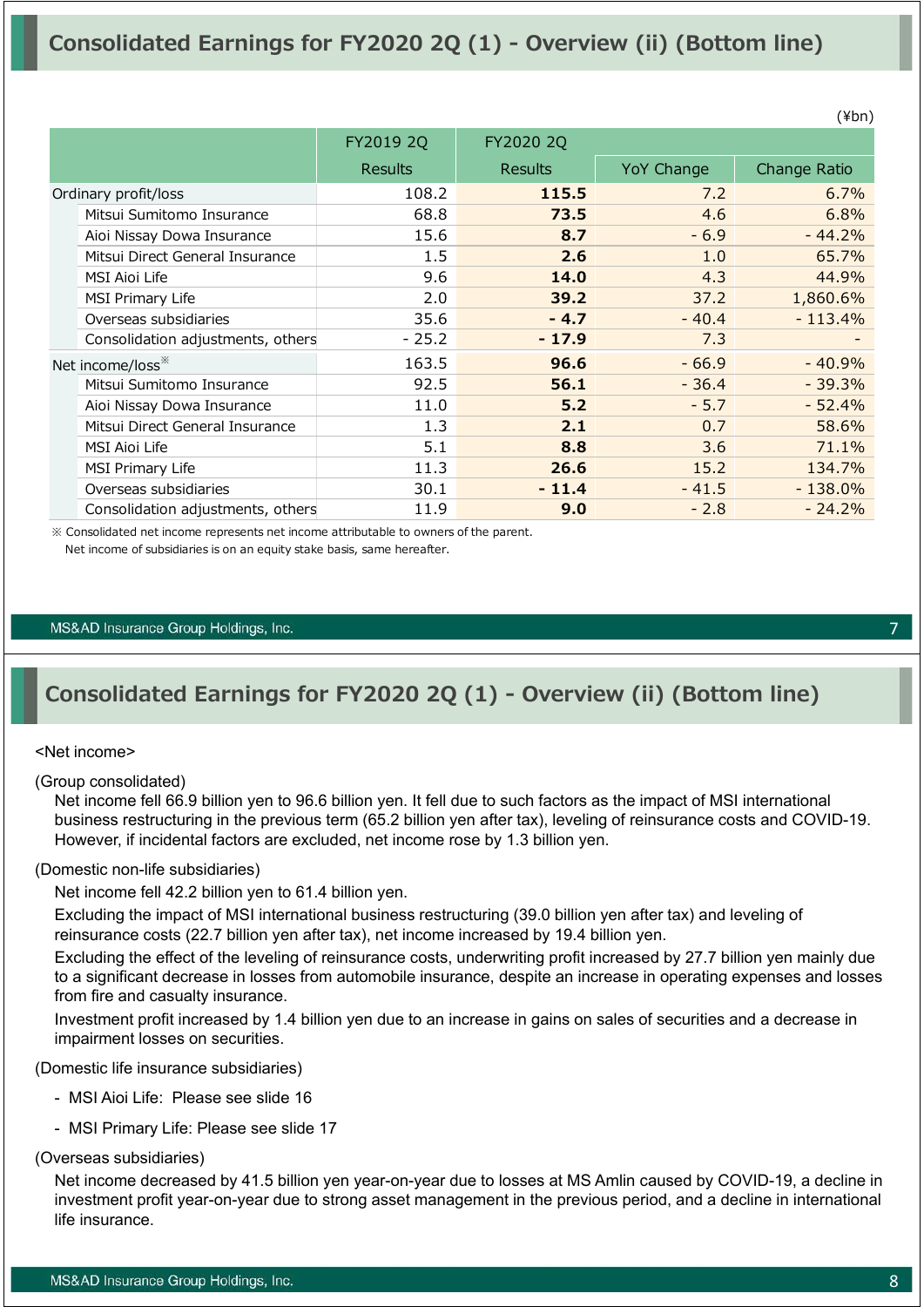# **Consolidated Earnings for FY2020 2Q (2) – YoY Results Comparison (i)**

- Net income decreased by 66.9 billion yen due to incidental factors (68.2 billion yen) such as the impact of MSI international business restructuring in the previous fiscal year and leveling of reinsurance costs.
- Excluding incidental factors, net income at (9) increased by 1.3 billion yen due to increases in domestic non-life insurance at (5) and domestic life insurance subsidiaries at (6), despite a decrease at overseas subsidiaries at (7) caused mainly by the losses from COVID-19.



#### MS&AD Insurance Group Holdings, Inc.

# **Consolidated Earnings for FY2020 2Q (2) – YoY Results Comparison (ii)**

#### **Factors in YoY changes in consolidated net income**

|                                                                                                                                                                       |                       | FY2019 2Q<br><b>Results</b> | FY2020 2Q<br><b>Results</b> | <b>Difference</b> |
|-----------------------------------------------------------------------------------------------------------------------------------------------------------------------|-----------------------|-----------------------------|-----------------------------|-------------------|
| Consolidated net income/loss                                                                                                                                          |                       | 163.5                       | 96.6                        | $-66.9$           |
| Domestic non-life insurance <sup><math>*1</math></sup> : Underwriting<br>profit/loss (excl. residential earthquake and CALI<br>(compulsory auto liability insurance)) |                       | 14.5                        | 42.3                        | 27.7              |
| Earned premiums and others                                                                                                                                            | $(1)^{*\overline{3}}$ | 1,237.6                     | 1,272.0                     | 34.3              |
| Incurred losses (incl. loss adjustment expenses)<br>and others                                                                                                        | (2)                   | $-1,223.1$                  | $-1,229.6$                  | $-6.5$            |
| Incurred losses (incl. loss adjustment expenses)                                                                                                                      |                       | $-733.2$                    | $-733.0$                    | 0.1               |
| Provision/reversal of catastrophe reserve                                                                                                                             |                       | $-60.7$                     | $-60.9$                     | $-0.2$            |
| Underwriting expenses and others <sup>*2</sup>                                                                                                                        |                       | - 429.1                     | $-435.6$                    | $-6.4$            |
| Investment profit/loss and others                                                                                                                                     | (3)                   | 70.0                        | 71.4                        | $1.4$             |
| Others (extraordinary loss, taxes, etc.)                                                                                                                              | $(4)^{2}$             | $-19.9$                     | $-29.6$                     | $-9.6$            |
| Domestic non-life insurance: Total                                                                                                                                    | $(5)^{3/3}$           | 64.6                        | 84.1                        | 19.4              |
| Domestic life insurance subsidiaries                                                                                                                                  | (6)                   | 16.5                        | 35.4                        | 18.9              |
| Overseas subsidiaries                                                                                                                                                 | (7)                   | 30.1                        | $-11.4$                     | $-41.5$           |
| Consolidation adjustments and others                                                                                                                                  | $(8)^{3}$             | $-12.9$                     | $-8.5$                      | 4.4               |
| Consolidated net income/loss excl. incidental factors                                                                                                                 | (9)                   | 98.3                        | 99.6                        | 1.3               |
| Incidental factors                                                                                                                                                    | (10)                  | 65.2                        | $-3.0$                      | $-68.2$           |

※<sup>1</sup> Figures for domestic non-life insurance are the simple sum of MSI and ADI.

※<sup>2</sup> "Underwriting expenses and others" include foreign exchange profit or loss

※<sup>3</sup> Excluding incidental factors

(¥bn)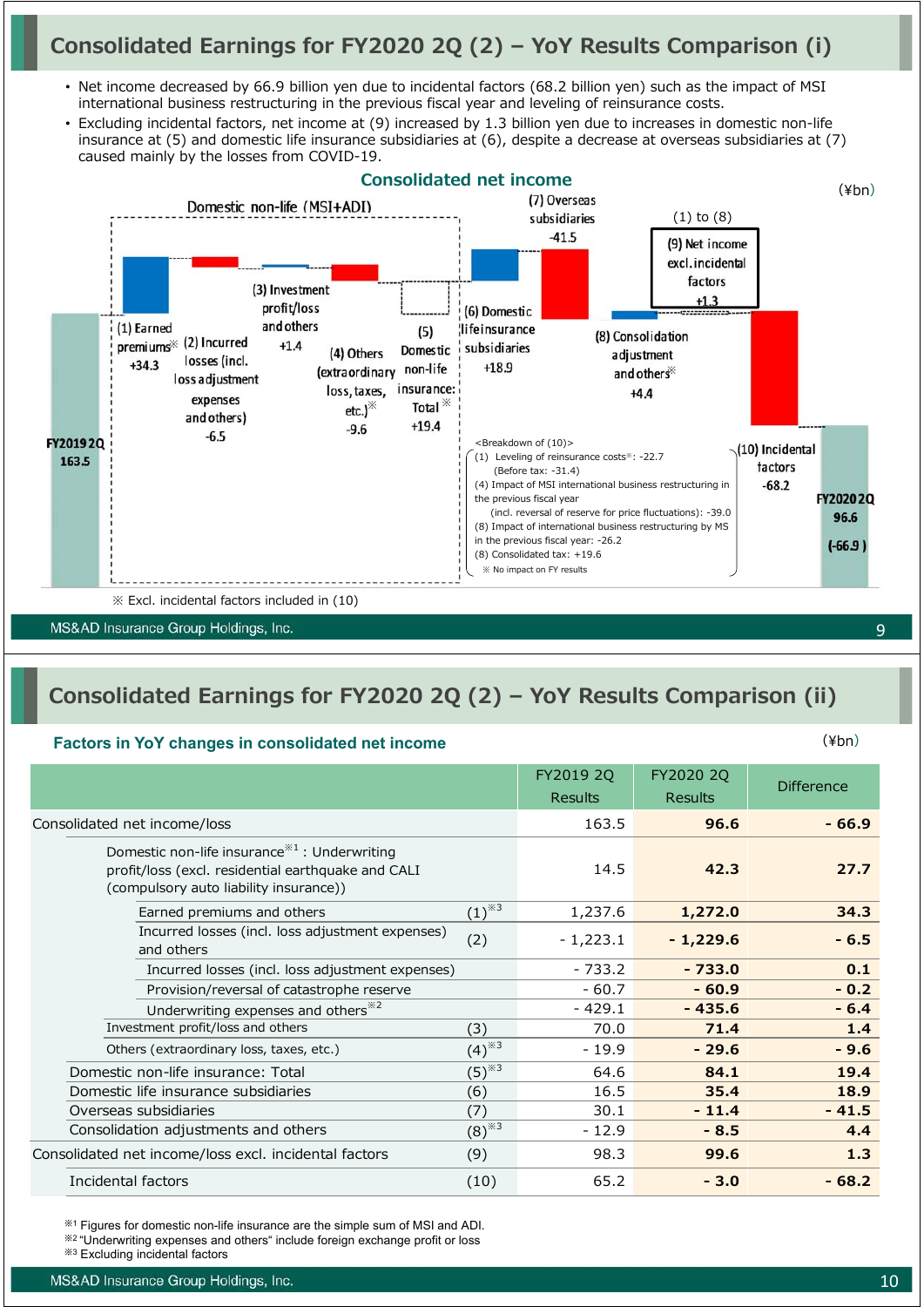# **Consolidated Earnings for FY2020 2Q (3) – Group Adjusted Profit**

• Group Adjusted Profit decreased by 21.3 billion yen year-on-year, mainly due to a decrease in the international business caused by losses from COVID-19.

|                                                                    |           |                | (¥bn)      |
|--------------------------------------------------------------------|-----------|----------------|------------|
|                                                                    | FY2019 2Q | FY2020 2Q      |            |
|                                                                    | Results   | <b>Results</b> | YoY Change |
| Group Adjusted Profit <sup>*1</sup>                                | 152.3     | 131.0          | $-21.3$    |
| Domestic non-life insurance business                               | 93.1      | 102.4          | 9.2        |
| Domestic life insurance business                                   | 17.7      | 36.2           | 18.4       |
| International business                                             | 38.6      | $-10.1$        | $-48.7$    |
| Financial services business and risk-<br>related services business | 2.7       | 2.5            | $-0.2$     |

※<sup>1</sup> For the definition of Group Adjusted Profit , please refer to the last page. Group Adjusted ROE will be disclosed at the end of the fiscal year.



※2 "+" in case of provision, "-" in case of reversal

※<sup>3</sup> Amortization of goodwill and others: -11.0 billion yen, extraordinary income/loss (excluding reserves for price fluctuation) and others: 23.0 billion yen [includes 19.4 billion yen impact of the introduction of consolidated taxation system]

MS&AD Insurance Group Holdings, Inc.

### **Consolidated Earnings for FY2020 2Q (4) – Impact of Natural Catastrophes and COVID-19**

- Incurred losses of domestic natural catastrophes decreased by 11.8 billion yen year-on-year to 55.8 billion yen.
- The estimated final amount of payment on a direct basis by MSI and ADI combined for the Heavy Rainfall of July (approx. 36.0 billion yen) and Typhoon No. 10 (Haishen) (approx. 32.0 billion yen).
- Incurred losses from COVID-19 were 44.6 billion yen, primarily consisting of overseas losses.

| <b>Impact of domestic natural catastrophes</b> |                |                 | $(\n  4bn)$ | Impact of overseas natural catastrophes *                                                                                                                                                                                                  |                     |                        |        |
|------------------------------------------------|----------------|-----------------|-------------|--------------------------------------------------------------------------------------------------------------------------------------------------------------------------------------------------------------------------------------------|---------------------|------------------------|--------|
|                                                |                | Incurred losses |             |                                                                                                                                                                                                                                            |                     | <b>Incurred losses</b> |        |
|                                                | FY2019 2Q      | FY2020 2Q       |             |                                                                                                                                                                                                                                            | FY2019 2Q FY2020 2Q |                        |        |
|                                                | <b>Results</b> | <b>Results</b>  | YoY         |                                                                                                                                                                                                                                            | Results             | <b>Results</b>         | YoY    |
|                                                |                |                 | Change      |                                                                                                                                                                                                                                            |                     |                        | Change |
| Mitsui Sumitomo Insurance                      | 39.6           | 34.2            | $-5.3$      | Aioi Nissay Dowa Insurance                                                                                                                                                                                                                 | 2.7                 | 7.3                    | 4.5    |
| Aioi Nissay Dowa Insurance                     | 28.1           | 21.6            | $-6.4$      | MS Amlin                                                                                                                                                                                                                                   |                     |                        | 1.7    |
| Total                                          | 67.7           | 55.8            | - 11.8      | Total                                                                                                                                                                                                                                      | 2.7                 | 9.0                    | 6.3    |
|                                                |                |                 |             | $\mathbf{u} \cdot \mathbf{v}$ , and the contract of the contract of the contract of the contract of the contract of the contract of the contract of the contract of the contract of the contract of the contract of the contract of the co |                     |                        |        |

※ Overseas natural catastrophes for the above two companies only.

### **Incurred losses from COVID-19** (¥bn)

|                                       |      | <b>MSI</b> | ADI | Overseas subsidiaries |                 |
|---------------------------------------|------|------------|-----|-----------------------|-----------------|
|                                       |      |            |     |                       | <b>MS Amlin</b> |
| Incurred losses associated with COVID | 44.6 | っっ         | 37  | 37.6                  | 36.8            |

MSI: Overseas travel, event cancellation insurance, business interruption insurance (mainly overseas underwriting), etc.

ADI: Head Office reinsurance and others

MS Amlin: business interruption, guarantee, event cancellation insurance and others (incl. reinsurance)

11

(¥bn)

hange 4.5 1.7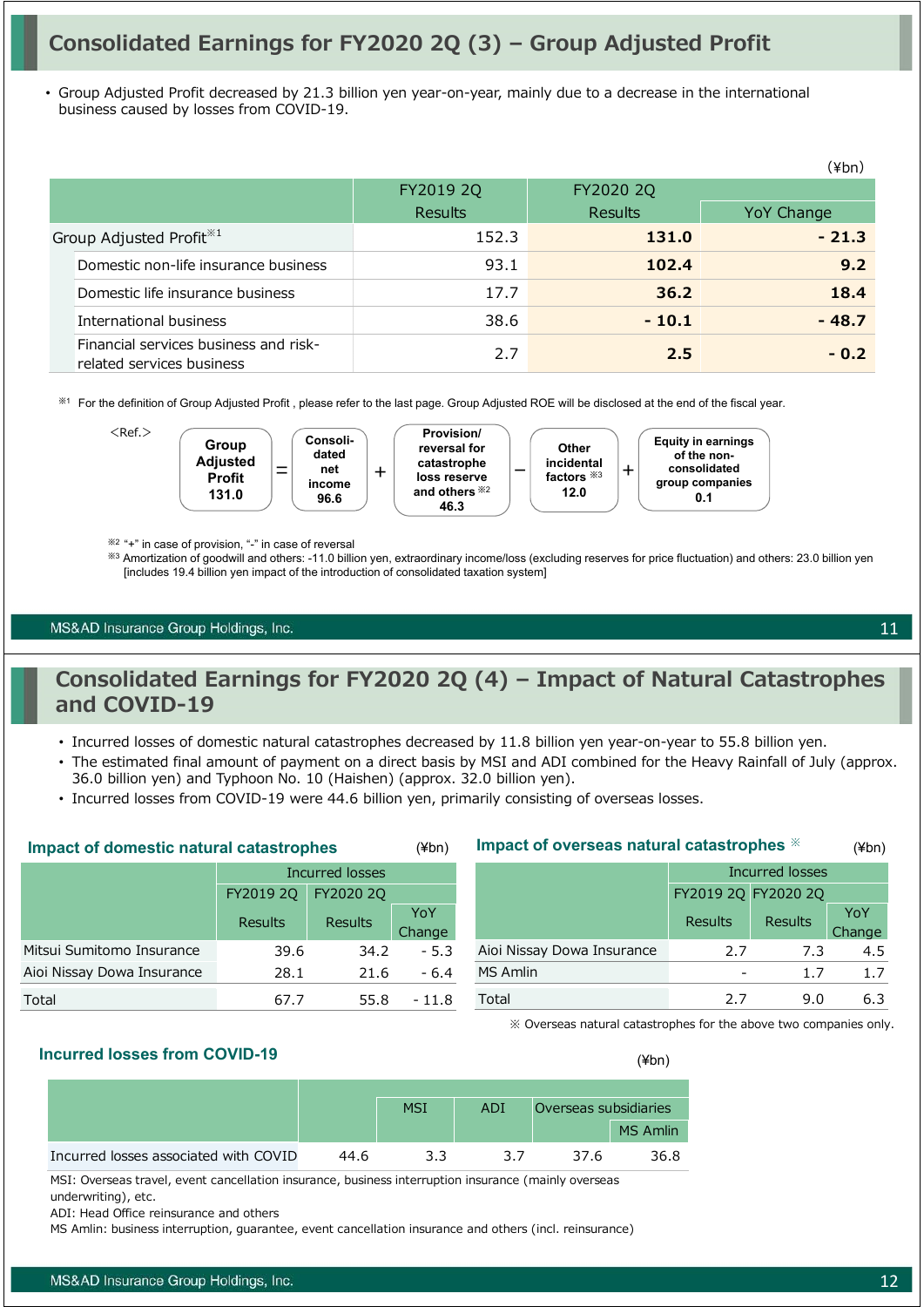### **Domestic Non-Life Insurance Companies (1) – MSI & ADI Results for FY2020 2Q (i)**

• Underwriting profit/loss prior to reflecting the impact of leveling reinsurance costs increased by 27.7 billion yen year-onyear mainly due to an increase in earned premiums and a decrease in automobile losses, despite an increase in fire and casualty losses.  $(\frac{1}{2}$ hn)

|                                                                                | Simple Sum |                   |         | MSI (Non-Consolidated) | ADI (Non-Consolidated) |                   |  |
|--------------------------------------------------------------------------------|------------|-------------------|---------|------------------------|------------------------|-------------------|--|
|                                                                                |            | <b>YoY Change</b> |         | YoY Change             |                        | YoY Change        |  |
| Net premiums written <sup>*1</sup>                                             | 1,458.3    | - 1.8             | 806.1   | 2.7                    | 652.1                  | $-4.6$            |  |
| Earned premiums <sup>*2</sup>                                                  | 1,240.5    | 2.8               | 688.3   | $-4.9$                 | 552.2                  | 7.7               |  |
| Incurred losses (including loss<br>$(-)$<br>adjustment expenses) <sup>32</sup> | 733.0      | $-0.1$            | 402.7   | $-11.2$                | 330.3                  | 11.1              |  |
| Underwriting expenses <sup>*2</sup><br>$(-)$                                   | 436.8      | 11.0              | 236.5   | 10.2                   | 200.3                  | 0.8               |  |
| Commissions and collection<br>expenses <sup>32</sup>                           | 271.7      | 10.5              | 144.7   | 6.9                    | 127.0                  | 3.5               |  |
| Other underwriting expenses <sup>*2</sup>                                      | 165.0      | 0.5               | 91.8    | 3.2                    | 73.2                   | $-2.7$            |  |
| Underwriting profit/loss prior to<br>reflecting catastrophe reserve            | 71.8       | $-3.4$            | 52.9    | $-0.7$                 | 18.8                   | $-2.6$            |  |
| Net catastrophe reserve                                                        | $-60.9$    | $-0.2$            | $-30.0$ | 0.9                    | $-30.8$                | $-1.2$            |  |
| Underwriting profit/loss after reflecting<br>catastrophe reserve               | 10.8       | $-3.7$            | 22.8    | 0.2                    | $-11.9$                | $-3.9$            |  |
| Underwriting profit/loss (excl.<br>incidental factors                          | 42.3       | 27.7              | 42.6    | 19.9                   | $-0.2$                 | 7.7               |  |
| EI loss ratio <sup>*2</sup>                                                    | 59.1%      | $-0.1$ pp         | 58.5%   | $-1.2$ pp              | 59.8%                  | 1.2 <sub>pp</sub> |  |
| Net loss ratio <sup>**1</sup>                                                  | 54.8%      | $-0.8pp$          | 54.9%   | $-1.0pp$               | 54.7%                  | $-0.5$ pp         |  |
| Net expense ratio <sup>*1</sup>                                                | 32.6%      | 0.8 <sub>pp</sub> | 31.5%   | 1.1 <sub>pp</sub>      | 34.0%                  | 0.4 <sub>pp</sub> |  |
| Combined ratio <sup>*1</sup>                                                   | 87.4%      | 0.0 <sub>pp</sub> | 86.4%   | 0.1 <sub>pp</sub>      | 88.7%                  | $-0.1$ pp         |  |

※1 All lines ※2 Excluding residential earthquake and CALI (compulsory auto liability insurance)

※ "Earned premiums" are calculated with adjustments including unearned premiums (excl. natural catastrophe policy reserves) and reserve funds.

MS&AD Insurance Group Holdings, Inc.

### **Domestic Non-Life Insurance Companies (1) – MSI & ADI Results for FY2020 2Q (ii)**

• Although net interest and dividends income decreased year-on-year, investment profit and other ordinary profit increased by 1.4 billion yen due to an increase in gains on sales of securities and a decrease in impairment losses on securities.

|                                                          |        |                   |        |                        |         | $(\n{Fbn})$            |
|----------------------------------------------------------|--------|-------------------|--------|------------------------|---------|------------------------|
|                                                          |        | Simple Sum        |        | MSI (Non-Consolidated) |         | ADI (Non-Consolidated) |
|                                                          |        | <b>YoY Change</b> |        | YoY Change             |         | <b>YoY Change</b>      |
| Underwriting profit/loss                                 | 10.8   | $-3.7$            | 22.8   | 0.2                    | $-11.9$ | - 3.9                  |
| Net interest and dividends income                        | 54.6   | $-7.9$            | 35.0   | $-5.3$                 | 19.5    | $-2.6$                 |
| Gains/losses on sales of securities                      | 32.0   | 1.4               | 21.5   | 0.4                    | 10.4    | 0.9                    |
| Impairment losses on securities (-)                      | 3.6    | $-5.2$            | 1.0    | $-4.0$                 | 2.5     | $-1.1$                 |
| Investment profit/loss and other<br>ordinary profit/loss | 71.4   | 1.4               | 50.7   | 4.4                    | 20.7    | $-3.0$                 |
| Ordinary profit/loss                                     | 82.3   | $-2.2$            | 73.5   | 4.6                    | 8.7     | - 6.9                  |
| <b>Extraordinary income/loss</b>                         | $-7.4$ | 106.6             | $-2.1$ | 110.6                  | $-5.3$  | - 3.9                  |
| Income before taxes                                      | 74.8   | 104.3             | 71.4   | 115.2                  | 3.4     | $-10.8$                |
| <b>Taxes and others</b>                                  | 13.4   | 146.5             | 15.2   | 151.6                  | $-1.8$  | $-5.1$                 |
| Net income/loss                                          | 61.4   | $-42.2$           | 56.1   | - 36.4                 | 5.2     | - 5.7                  |

|                                            | $MSI + ADI$ |                   |
|--------------------------------------------|-------------|-------------------|
|                                            |             | <b>YoY Change</b> |
| <reference> Sales of strategic</reference> | 42.6        | $-7.4$            |
| equity holdings                            |             |                   |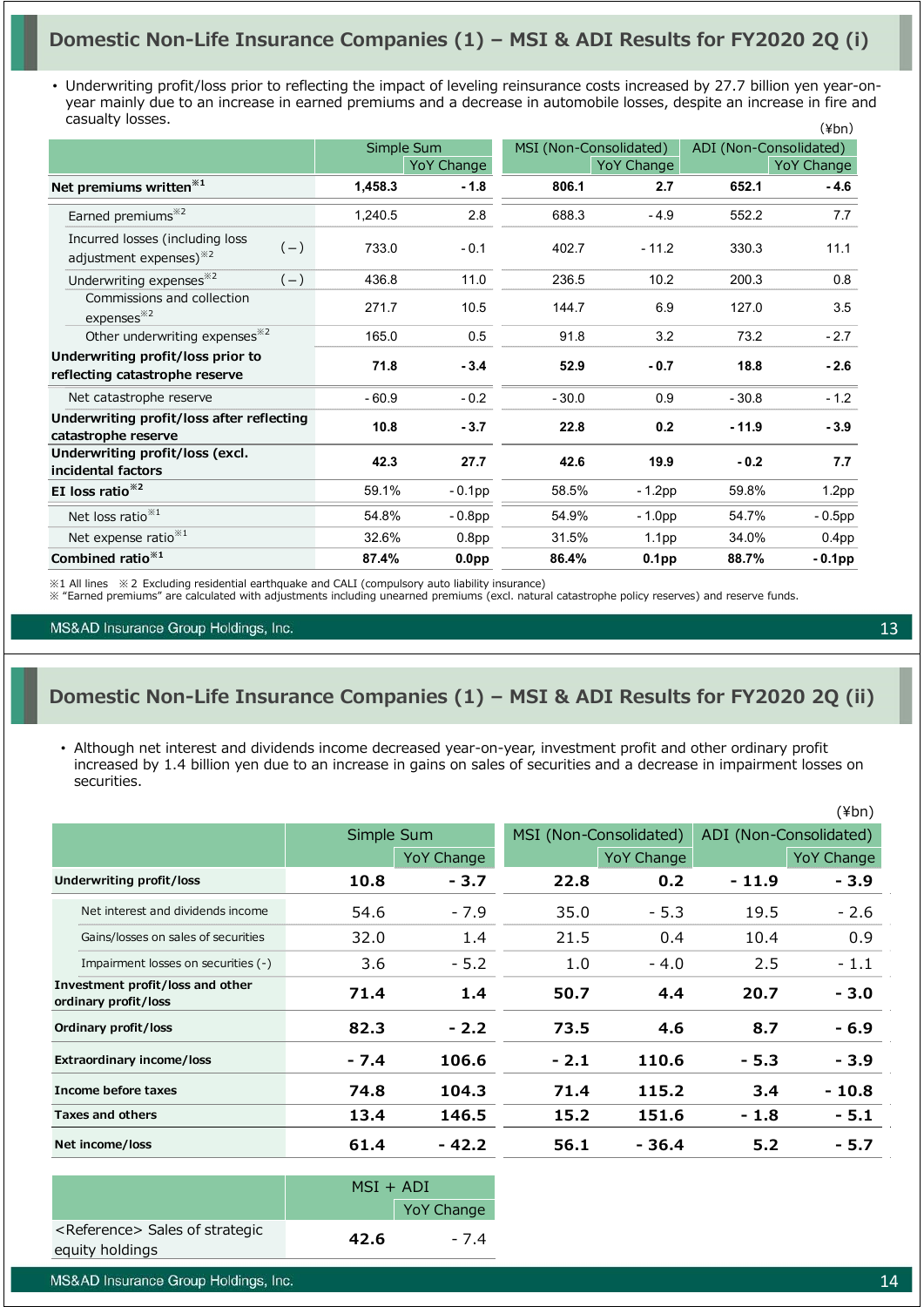### **Domestic Non-Life Insurance Companies FY2020 2Q (2) – Voluntary Auto Insurance**

- The cumulative number of accidents at the end of September decreased by 17.7% year-on-year due to a decrease in traffic as a result of stagnation of economic activity.
- E/I loss ratio decreased by 6.6 points year-on-year to 51.4.0%. Although the payout per claim continues to increase, the frequency of accidents decreased.



<sup>※</sup> E/I loss ratio is calculated based on the figures from April to September for each year

MS&AD Insurance Group Holdings, Inc.

**MSI Aioi Life**

# **Domestic Life Insurance / MSI Aioi Life - Results for FY2020 2Q**

- Although the amount of new policies fell by 22% year-on-year mainly due to the impact of COVID-19, the rate of this decrease was smaller than in the 1st quarter (-34%).
- Net income increased by 3.6 billion yen due to a decrease in the burden of provision for policy reserves among other factors.

|                             |          |                             |                                      |        | $(\n{Fbn})$                               |
|-----------------------------|----------|-----------------------------|--------------------------------------|--------|-------------------------------------------|
|                             |          | FY2020 2Q                   |                                      |        |                                           |
|                             |          | <b>Results</b>              |                                      |        | Change Ratio                              |
|                             | 1,064.5  | 830.4                       |                                      |        | $-22.0%$                                  |
|                             | 14.6     | 12.3                        |                                      | $-2.2$ | $-15.6%$                                  |
|                             | 10.2     | 6.9                         |                                      | $-3.3$ | $-32.5%$                                  |
| (At the beginning<br>of FY) | 24,458.0 | 24,354.5                    | (Change from the<br>beginning of FY) |        | $-0.4%$                                   |
| (At the beginning<br>of FY) | 448.1    | 447.5                       | (Change from the<br>beginning of FY) | $-0.5$ | $-0.1%$                                   |
| (At the beginning<br>of FY) | 138.1    | 141.9                       | (Change from the<br>beginning of FY) | 3.8    | 2.8%                                      |
|                             | 257.9    | 253.1                       |                                      | $-4.8$ | $-1.9%$                                   |
|                             | 9.6      | 14.0                        |                                      | 4.3    | 44.9%                                     |
|                             | $-0.5$   | $-0.5$                      |                                      | 0.0    | $-2.7%$                                   |
|                             | 5.1      | 8.8                         |                                      | 3.6    | 71.1%                                     |
|                             | 8.1      | 12.1                        |                                      | 4.0    | 49.4%                                     |
| (At the beginning<br>of FY  | 890.2    | 914.1                       | (Change from the<br>beginning of FY) | 23.9   |                                           |
|                             |          | 1,028.4                     |                                      |        |                                           |
|                             |          | FY2019 2Q<br><b>Results</b> |                                      |        | <b>YoY Change</b><br>$-234.0$<br>$-103.4$ |

※ EEV for 2Q is a pro forma figure based in part on a simple calculation. It has not been verified by an independent third party.

MS&AD Insurance Group Holdings, Inc.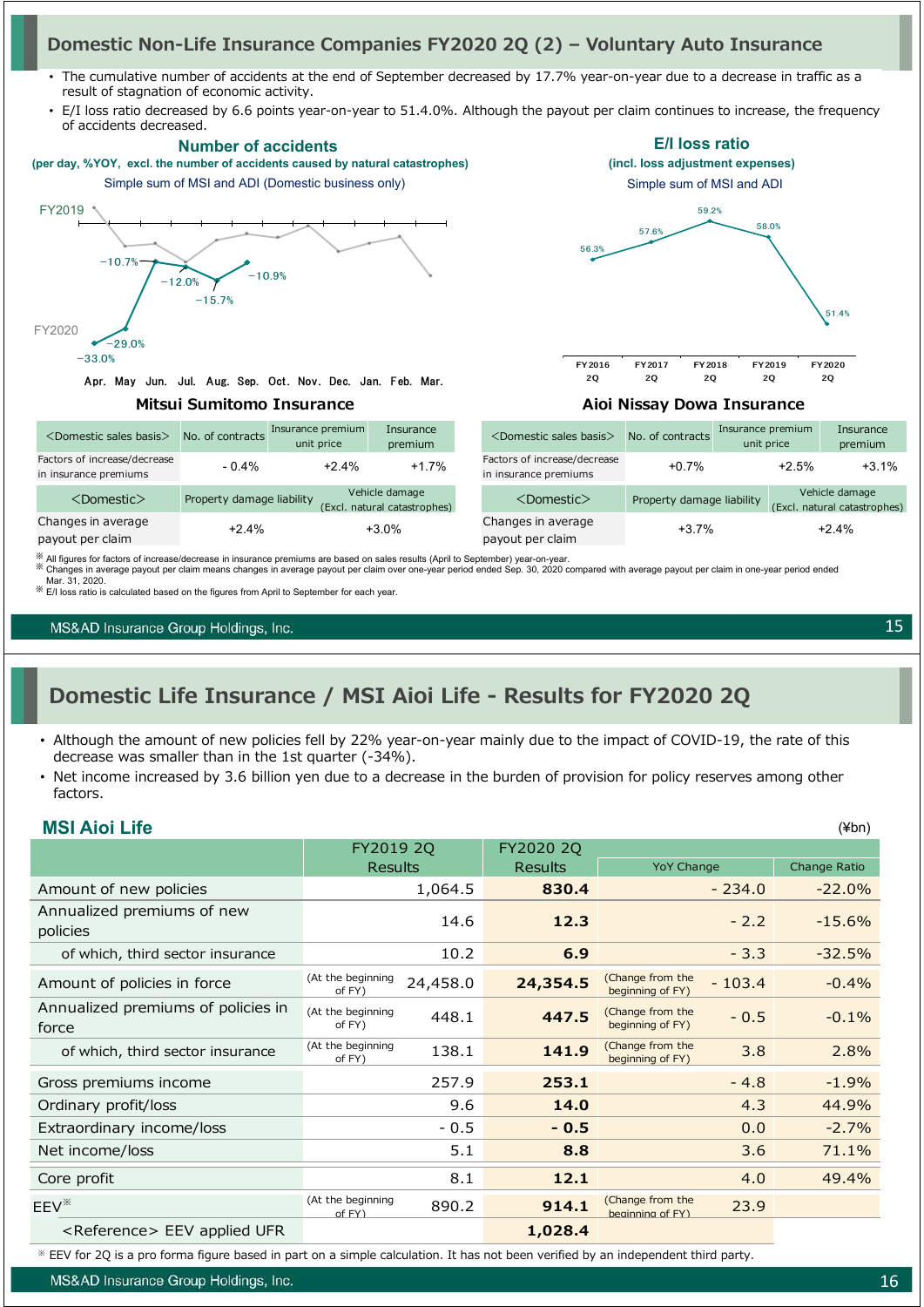### **Domestic Life Insurance / MSI Primary Life - Results for FY2020 2Q**

- Gross premiums income decreased by 187.3 billion yen to 287.9 billion yen, mainly due to the impact of COVID-19.
- Net income rose by 15.2 billion yen to 26.6 billion yen due to such factors as a decrease in the burden of agent commissions and gains on sales of bonds due to the occurrence of contracts that met investment targets when the yen depreciated.

### **MSI Primary Life**

|                             |                                        |                |                                               | , <i>.</i>   |
|-----------------------------|----------------------------------------|----------------|-----------------------------------------------|--------------|
|                             | FY2019 2Q                              | FY2020 2Q      |                                               |              |
|                             | <b>Results</b>                         | <b>Results</b> | <b>YoY Change</b>                             | Change Ratio |
| Amount of new policies      | 479.5                                  | 288.3          | $-191.2$                                      | $-39.9%$     |
| Amount of policies in force | (At the beginning<br>6,514.0<br>of FY) | 6,742.7        | (Change from the<br>228.7<br>beginning of FY) | 3.5%         |
| Gross premiums income       | 475.3                                  | 287.9          | $-187.3$                                      | $-39.4%$     |
| Ordinary profit/loss        | 2.0                                    | 39.2           | 37.2                                          | 1,860.6%     |
| Extraordinary income/loss   | 13.5                                   | $-2.4$         | $-16.0$                                       | $-117.9%$    |
| Net income/loss             | 11.3                                   | 26.6           | 15.2                                          | 134.7%       |

(¥bn)

#### **Impact of interest rates and foreign exchange rates**

|                                  | FY2019 2Q | FY2020 2Q |
|----------------------------------|-----------|-----------|
|                                  | Results   | Results   |
| Impact of interest rates         | $-20.9$   | 12.4      |
| Impact of foreign exchange rates | 5.5       | $-11.8$   |
| Total                            | $-15.3$   | ი 5       |

MS&AD Insurance Group Holdings, Inc.

### **Overseas Subsidiaries - Results for FY2020 2Q**

- Net premiums written decreased due to the impact of foreign exchange rates (-20.7 billion yen) and MS Amlin's efforts to improve profitability.
- Net income decreased by 41.5 billion yen due to a 34.9 billion yen decrease in Europe mainly caused by losses from COVID-19 and a decrease of 11.8 billion yen in international life insurance. See slide 22 for MS Amlin.

### **Overseas subsidiaries**

|                              | FY2019 2Q      | FY2020 2Q      |                   |              |
|------------------------------|----------------|----------------|-------------------|--------------|
|                              | <b>Results</b> | <b>Results</b> | <b>YoY Change</b> | Change ratio |
| Net premiums written         | 447.8          | 392.6          | $-55.2$           | $-12.3%$     |
| Asia                         | 92.6           | 87.0           | $-5.6$            | $-6.1%$      |
| Europe                       | 331.9          | 285.0          | $-46.9$           | $-14.1%$     |
| Americas                     | 23.2           | 20.5           | $-2.6$            | $-11.6%$     |
| Net income/loss              | 30.1           | $-11.4$        | $-41.5$           | $-138.0%$    |
| Asia                         | 9.3            | 14.8           | 5.4               | 58.7%        |
| Europe                       | 13.7           | $-21.1$        | $-34.9$           | $-253.6%$    |
| Americas                     | 1.5            | 1.2            | $-0.2$            | $-19.1%$     |
| International Life Insurance | 5.4            | $-6.3$         | $-11.8$           | $-215.0\%$   |

(¥bn)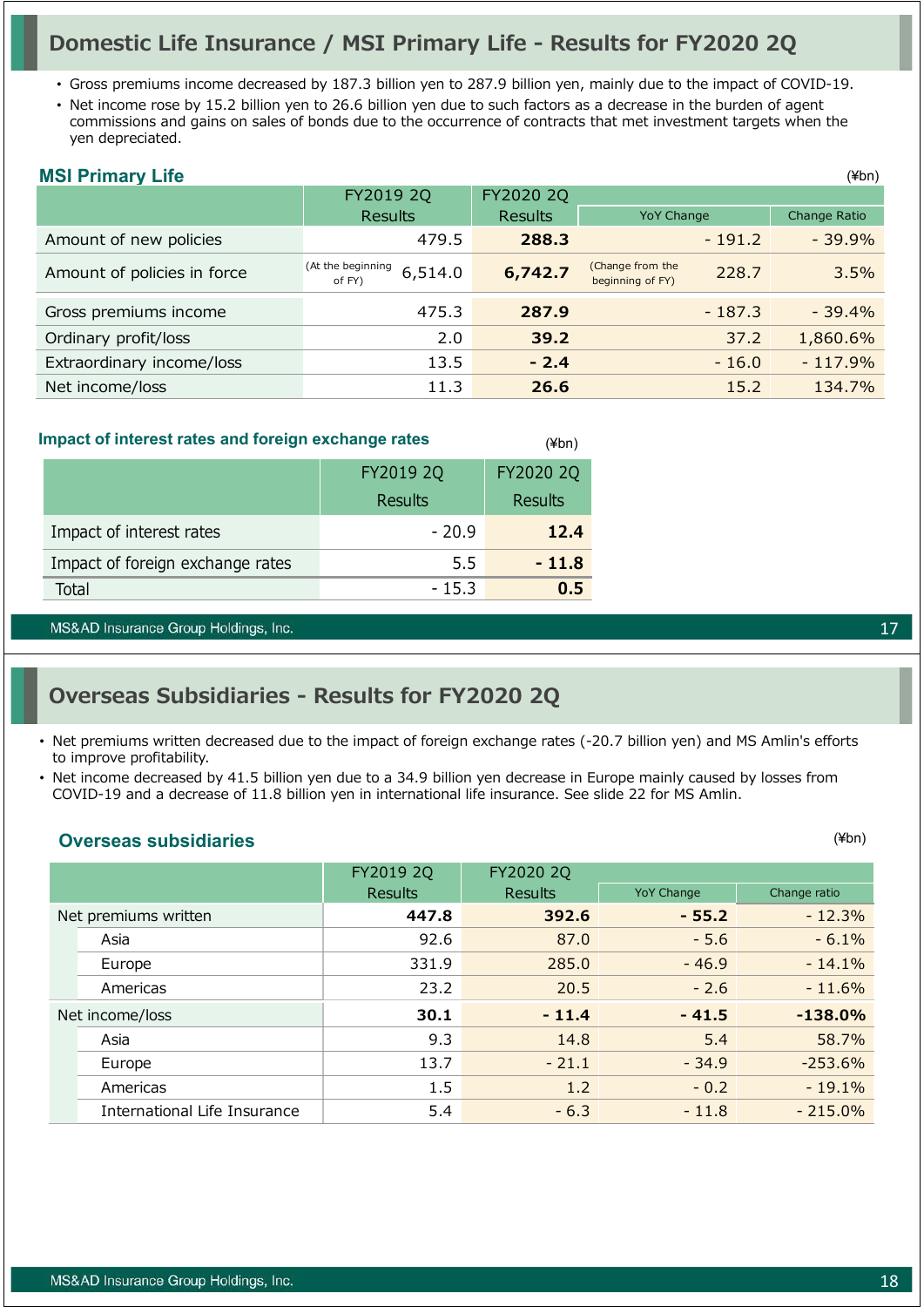### **<Reference> Domestic Non-Life Insurance Companies – MSI & ADI Results for FY2020 2Q (1)**

### Results Growth Results Growth Results Growth Fire and allied **237.1** 6.3% **127.0** 10.8% **110.0** 1.5% Marine **30.8** -14.8% **26.9** -15.8% **3.9** -6.7% Personal accident **106.6** 0.0% **76.5** -0.5% **30.0** 1.3% Voluntary automobile **705.6** 1.5% **341.4** 1.3% **364.1** 1.7% CALI **155.1** -13.5% **81.6** -14.1% **73.5** -12.8% Other **222.9** 1.4% **152.6** 3.3% **70.3** -2.4% Total **1,458.3** -0.1% **806.1** 0.3% **652.1** -0.7% Total excluding residential EQ insurance and CALI **1,302.9** 1.7% **724.4** 2.3% **578.5** 1.1% Simple Sum MSI (Non-Consolidated) ADI (Non-Consolidated) **Net premiums written** (¥bn)

#### MS&AD Insurance Group Holdings, Inc.

### **<Reference> Domestic Non-Life Insurance Companies – MSI & ADI Results for FY2020 2Q (2)**

### **EI loss ratio (Simple sum)**

|                                                           |           | EI Loss Ratio  |                   |                        | EI Loss Ratio<br>(excl. impact of nat. cat.) |                   |  |  |
|-----------------------------------------------------------|-----------|----------------|-------------------|------------------------|----------------------------------------------|-------------------|--|--|
|                                                           | FY2019 2Q | FY2020 2Q      |                   | FY2019 2Q<br>FY2020 2Q |                                              |                   |  |  |
|                                                           | Results   | <b>Results</b> | <b>YoY Change</b> | Results                | Results                                      | <b>YoY Change</b> |  |  |
| Fire and allied (excl.<br>residential EQ)                 | 67.8%     | 89.0%          | 21.2pp            | 43.8%                  | 61.9%                                        | 18.1pp            |  |  |
| Marine                                                    | 64.8%     | 54.1%          | $-10.7$ pp        | 60.7%                  | 54.0%                                        | $-6.7$ pp         |  |  |
| Personal accident                                         | 52.2%     | 48.8%          | $-3.4pp$          | 52.2%                  | 48.8%                                        | $-3.4pp$          |  |  |
| Voluntary automobile                                      | 58.0%     | 51.4%          | $-6.6pp$          | 57.4%                  | 50.9%                                        | $-6.5$ pp         |  |  |
| Other                                                     | 56.7%     | 61.2%          | 4.5pp             | 55.6%                  | 60.5%                                        | 4.9 <sub>pp</sub> |  |  |
| Total (excluding<br>residential EQ insurance<br>and CALI) | 59.2%     | 59.1%          | $-0.1$ pp         | 54.4%                  | 54.2%                                        | $-0.2$ pp         |  |  |

※ Incurred losses = Net loss paid + loss adjustment expenses + movement in outstanding claims reserves

※ Earned premiums, a denominator of EI loss ratio, are calculated with adjustments including unearned premiums (excl. natural catastrophe policy reserves) and reserve funds.

※ "Impact of nat. cat." means incurred loss from domestic and overseas natural catastrophes in each year deducting the collected amount of Cat Bonds related to natural catastrophes in FY 2018.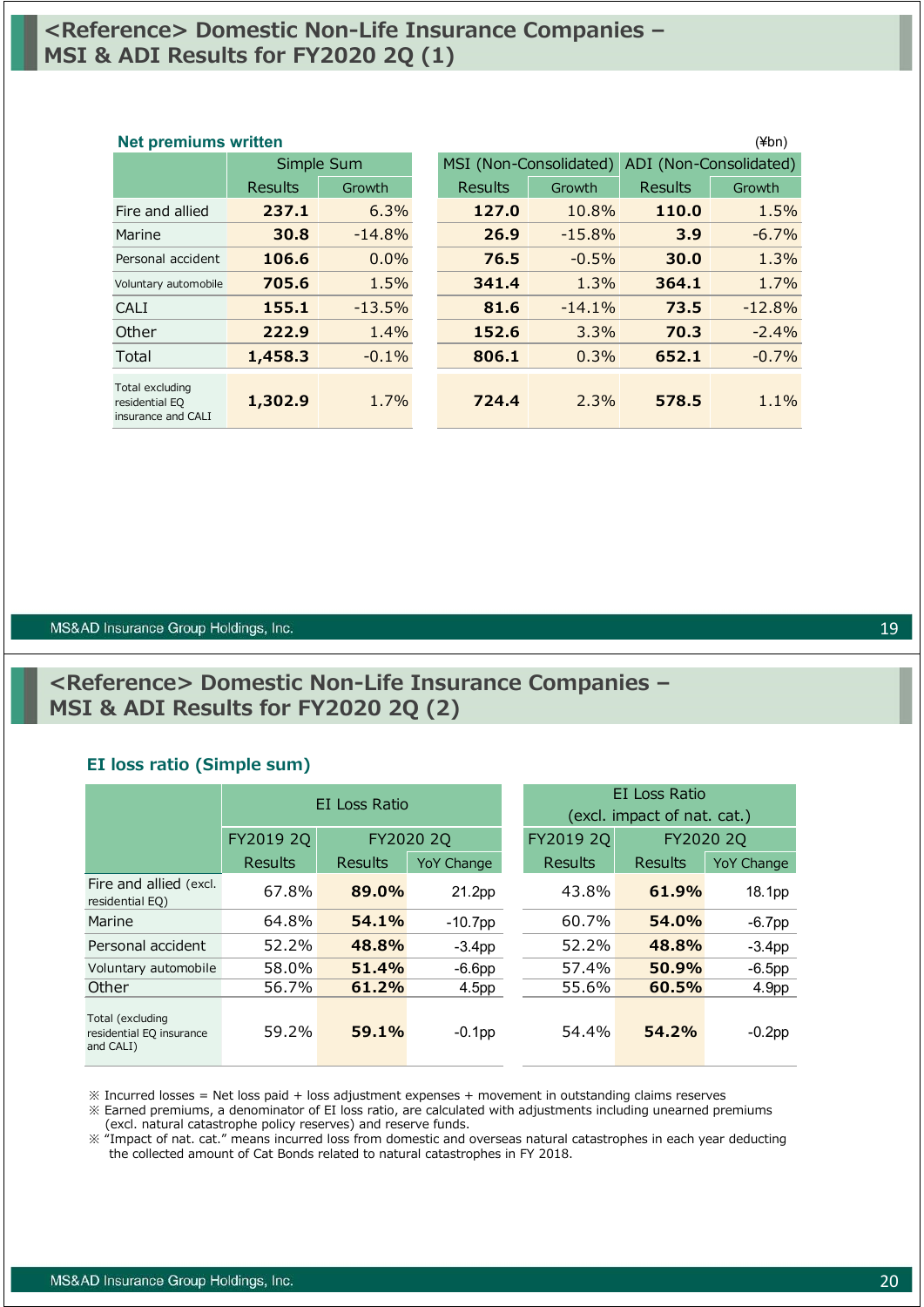#### **EI loss ratio (MSI (Non-consolidated), ADI (Non-consolidated))**

|                                                      | EI Loss Ratio  |                   |                |                                               | EI Loss Ratio<br>(excl. impact of nat. cat.) |                   |                        |                   |
|------------------------------------------------------|----------------|-------------------|----------------|-----------------------------------------------|----------------------------------------------|-------------------|------------------------|-------------------|
|                                                      |                |                   |                | MSI (Non-consolidated) ADI (Non-consolidated) | MSI (Non-consolidated)                       |                   | ADI (Non-consolidated) |                   |
|                                                      | <b>Results</b> | <b>YoY Change</b> | <b>Results</b> | <b>YoY Change</b>                             | <b>Results</b>                               | <b>YoY Change</b> | <b>Results</b>         | <b>YoY Change</b> |
| Fire and allied<br>(excl. residential EQ)            | 82.1%          | 14.4pp            | 96.9%          | 29.0pp                                        | 56.1%                                        | 9.0 <sub>pp</sub> | 68.6%                  | 28.8pp            |
| Marine                                               | 52.3%          | $-14.5$ pp        | 69.4%          | 20.7pp                                        | 52.1%                                        | $-10.0pp$         | 69.4%                  | 20.7pp            |
| Personal accident                                    | 47.7%          | $-4.1$ pp         | 51.3%          | $-2.0pp$                                      | 47.7%                                        | $-4.1$ pp         | 51.3%                  | $-2.0pp$          |
| Voluntary automobile                                 | 52.4%          | $-5.9pp$          | 50.4%          | $-7.4$ pp                                     | 51.9%                                        | $-5.8pp$          | 50.0%                  | $-7.1$ pp         |
| Other                                                | 61.7%          | 2.8 <sub>pp</sub> | 60.2%          | 8.1pp                                         | 60.9%                                        | 2.9 <sub>pp</sub> | 59.5%                  | 8.9pp             |
| Total excluding residential<br>EQ insurance and CALI | 58.5%          | $-1.2$ pp         | 59.8%          | 1.2 <sub>pp</sub>                             | 54.0%                                        | $-1.6$ pp         | 54.6%                  | 1.6 <sub>pp</sub> |

 $\%$  Incurred losses = Net loss paid + loss adjustment expenses + movement in outstanding claims reserves

※ Earned premiums, a denominator of EI loss ratio, are calculated with adjustments including unearned premiums (excl. natural catastrophe policy reserves) and reserve funds.

※ "Impact of nat. cat." means incurred loss from domestic and overseas natural catastrophes in each year deducting the collected amount of Cat Bonds related to natural catastrophes in FY 2018.

MS&AD Insurance Group Holdings, Inc.

### **<Reference> MS Amlin's Results for FY2020 2Q (Jan. – Jun. 2020) ※1**

- Net loss was  $£154$  mn; heavily affected by underwriting loss of  $£271$  mn from COVID-19.
- Underwriting profit excluding impact from COVID-19 would be  $£110$  mn; Solid progress in improving profitability of noncat underwriting by withdrawing from unprofitable business, improved rate and prudent underwriting.
- Investment profit was £41 mn; improved due to market recovery.

|                                                         | FY2019 | FY2020 |                    |
|---------------------------------------------------------|--------|--------|--------------------|
|                                                         | 2Q     | 2Q     | <b>YoY Change</b>  |
| Net premiums written                                    | 2,151  | 1,895  | $-256$             |
| Net premiums earned                                     | 1,547  | 1,445  | $-102$             |
| Incurred losses (including loss adjustment<br>expenses) | 1,000  | 1,132  | 133                |
| Expense for acquisition and other operating<br>expense  | 532    | 495    | $-37$              |
| Underwriting profit/loss                                | 17     | $-156$ | $-173$             |
| Investment profit/loss <sup>*2</sup>                    | 178    | 41     | $-136$             |
| Non-operating profit/loss <sup>*3</sup>                 | $-84$  | $-42$  | 42                 |
| Net income/loss after tax                               | 109    | $-154$ | $-263$             |
|                                                         |        |        |                    |
| EI claims ratio                                         | 64.6%  | 78.4%  | 13.8 <sub>pp</sub> |
| EI expense ratio $*4$                                   | 34.3%  | 32.4%  | $-1.9pp$           |
| EI combined ratio $*4$                                  | 98.9%  | 110.8% | 11.9pp             |

※1 On a local (UK) reporting basis

- ※2 MS Amlin adopts the accounting method where securities market value fluctuations are reflected in the profit-loss statement.
- ※3 The main item of "Non-operating profit/loss" is expenses of non-insurance companies.

※4 EI expense ratio and EI combined ratio are calculated by taking into account foreign exchange gains/losses included in underwriting profit.

### **Excluding impact from COVID-19 (£mn)**

|      | FY2020 |            |
|------|--------|------------|
|      | 20     | YoY change |
| l∩cc | 11 N   |            |

|    |                                 |       | YoY change |
|----|---------------------------------|-------|------------|
| ht | Underwriting profit/loss        | 110   | 93         |
|    | EI claims ratio                 | 59.8% | $-4.8pp$   |
|    | EI combined ratio <sup>**</sup> | 92.2% | $-6.7pp$   |
|    |                                 |       |            |

 $(f$ mn)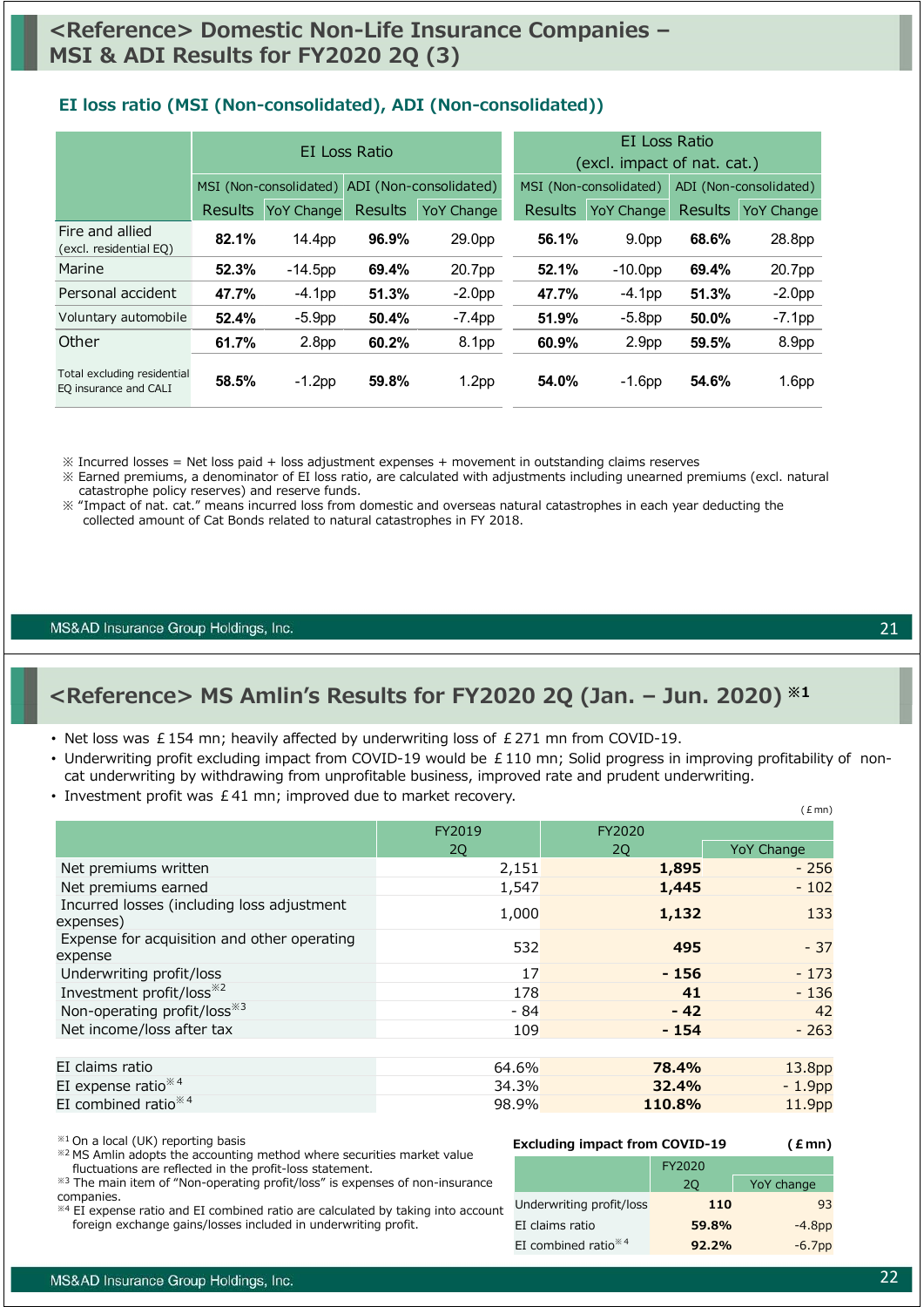# **<Reference> Economic Solvency Ratio (ESR)**

#### ESR\*1 2.4  $(2.3)$ 2.4  $(2.3)$ 2.4  $(2.3)$ 4.4  $'4.6$ 4.8 (5.0) 4.9  $(5.1)$ ■ Integrated Risk Amount  $*2$  Net Asset Value **186% (204%)** ()UFR applied (¥tn) **200% (215%) 209% (224%)**

End of March 2020 End of June 2020 End of September 2020

|                            | End of        | End of            |              |
|----------------------------|---------------|-------------------|--------------|
|                            | March<br>2020 | September<br>2020 | Change       |
| Nikkei stock average       | 18,917 yen    | 23,185 yen        | $+4,268$ yen |
| 30-year JGB interest rate  | 0.43%         | 0.60%             | $+0.17$ pp   |
| Exchange rate (US\$1: Yen) | $109$ yen     | 106 yen           | - 3 yen      |

\*1 ESR︓Economic Solvency Ratio(=NAV ÷ Integrated Risk Amount)

\*2 Integrated Risk Amount: risk amount calculated based on Value at Risk with a 99.5% confidence level

MS&AD Insurance Group Holdings, Inc.

# **Projected Financial Results for FY2020**

MS&AD Insurance Group Holdings, Inc.

23

#### **Main factors behind changes in ESR (Versus end of March, 2020)** . . . . . . . . . . . .

ESR increased 23pp mainly due to the following factors:

- Net Asset Value increased due to an increase in domestic stock prices and domestic interest rates among other factors.
- Although the rise in domestic stock prices led to an increase in risk, the Integrated Risk Amount remained flat due to risk reduction measures such as the reduction of strategic equity holdings and the promotion of ALM through the purchase of super-long-term bonds.

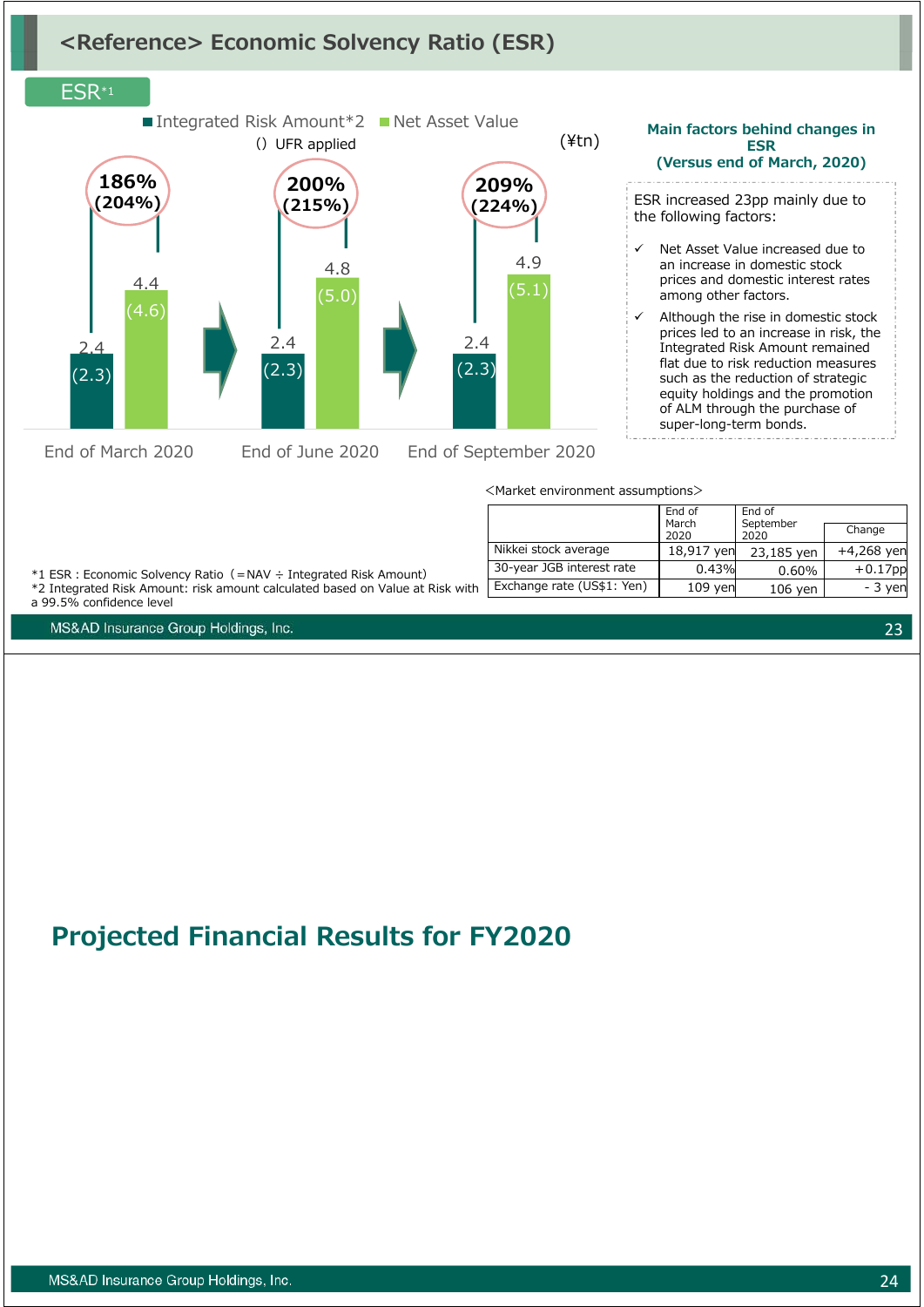# **Consolidated Earnings Forecasts for FY2020 (1) – (i) (Top line)**

- Net premiums written in non-life insurance are expected to exceed the initial forecast by 60.0 billion yen due to steady sales of voluntary auto insurance and fire insurance at domestic non-life insurance subsidiaries.
- Gross premiums income at life insurance subsidiaries is expected to exceed the initial forecast by 104.0, mainly due to a recovery in sales.

#### **Non-life insurance subsidiaries**

|                                 | FY2019  | FY2020<br>Forecast | FY2020 Forecast (Revised)       |                   |              |                            |
|---------------------------------|---------|--------------------|---------------------------------|-------------------|--------------|----------------------------|
|                                 | Results | (Initial)          |                                 | <b>YoY Change</b> | Change Ratio | Change from<br>the Initial |
| Net premiums written            | 3,573.7 | 3,400.0            | 3,460.0<br>$-113.7$<br>$-3.2\%$ |                   | 60.0         |                            |
| Mitsui Sumitomo Insurance       | 1,547.9 | 1,502.0            | 1,530.0                         | $-17.9$           | $-1.2\%$     | 28.0                       |
| Aioi Nissay Dowa Insurance      | 1,276.7 | 1,242.0            | 1,270.0                         | $-6.7$            | $-0.5\%$     | 28.0                       |
| Mitsui Direct General Insurance | 36.3    | 36.6               | 36.5                            | 0.1               | $0.4\%$      | $-0.1$                     |
| Overseas subsidiaries           | 711.9   | 619.0              | 623.0                           | $-88.9$           | $-12.5%$     | 4.0                        |

#### **Life insurance subsidiaries**

|                                    | FY2019         | FY2020<br>Forecast | FY2020 Forecast (Revised) |                   |              |                            |
|------------------------------------|----------------|--------------------|---------------------------|-------------------|--------------|----------------------------|
|                                    | <b>Results</b> | (Initial)          |                           | <b>YoY Change</b> | Change Ratio | Change from<br>the Initial |
| Gross premiums income <sup>*</sup> | 1,393.4        | 1,004.0            | 1,108.0                   | $-285.4$          | $-20.5%$     | 104.0                      |
| MSI Aioi Life                      | 521.2          | 504.0              | 508.0                     | $-13.2$           | $-2.6\%$     | 4.0                        |
| MSI Primary Life                   | 872.1          | 500.0              | 600.0                     | $-272.1$          | $-31.2%$     | 100.0                      |
| Life insurance premiums            | 943.7          | 600.0              | 440.0                     | $-503.7$          | -53.4%       | $-160.0$                   |

※ Gross premiums income is for domestic life insurance subsidiaries only.

MS&AD Insurance Group Holdings, Inc.

### **Consolidated Earnings Forecasts for FY2020 (1) - (ii) (Bottom line)**

• Net income is forecast at 140.0 billion yen, which is 10.0 billion yen higher than the initial forecast, mainly due to domestic non-life and life insurance subsidiaries exceeding the initial forecast.

| ווע+ן                                                                 |                |                       |          |                           |                            |  |
|-----------------------------------------------------------------------|----------------|-----------------------|----------|---------------------------|----------------------------|--|
|                                                                       | FY2019         | FY2020                |          | FY2020 Forecast (Revised) |                            |  |
|                                                                       | <b>Results</b> | Forecast<br>(Initial) |          | <b>YoY Change</b>         | Change from the<br>Initial |  |
| Ordinary profit                                                       | 157.7          | 170.0                 | 200.0    | 42.2                      | 30.0                       |  |
| Mitsui Sumitomo Insurance                                             | 89.1           | 114.0                 | 134.0    | 44.8                      | 20.0                       |  |
| Aioi Nissay Dowa Insurance                                            | 58.6           | 26.0                  | 34.0     | $-24.6$                   | 8.0                        |  |
| Net income <sup>*</sup>                                               | 143.0          | 130.0                 | 140.0    | $-3.0$                    | 10.0                       |  |
| Mitsui Sumitomo Insurance                                             | 94.0           | 76.0                  | 92.0     | $-2.0$                    | 16.0                       |  |
| Aioi Nissay Dowa Insurance                                            | 44.7           | 23.0                  | 23.0     | $-21.7$                   |                            |  |
| Mitsui Direct General Insurance                                       | 0.1            | 0.1                   | 0.3      | 0.1                       | 0.2                        |  |
| MSI Aioi Life                                                         | 7.5            | 8.0                   | 9.0      | 1.4                       | 1.0                        |  |
| MSI Primary Life                                                      | 20.3           | 15.0                  | 20.0     | $-0.3$                    | 5.0                        |  |
| Overseas subsidiaries                                                 | 36.1           | 12.0                  | 3.0      | $-33.1$                   | $-9.0$                     |  |
| Consolidation adjustments, other                                      | $-59.9$        | $-4.1$                | $-7.3$   | 52.6                      | $-3.2$                     |  |
| ROE (financial accounting basis)<br>5.5%<br>5.1%<br>$-0.2$ pp<br>5.3% |                |                       | $0.2$ pp |                           |                            |  |

※ Consolidated net income represents net income attributable to owners of the parent.

Net income of subsidiaries is on an equity stake basis, same hereafter.

MS&AD Insurance Group Holdings, Inc.

25

 $(Vhn)$ 

(¥bn)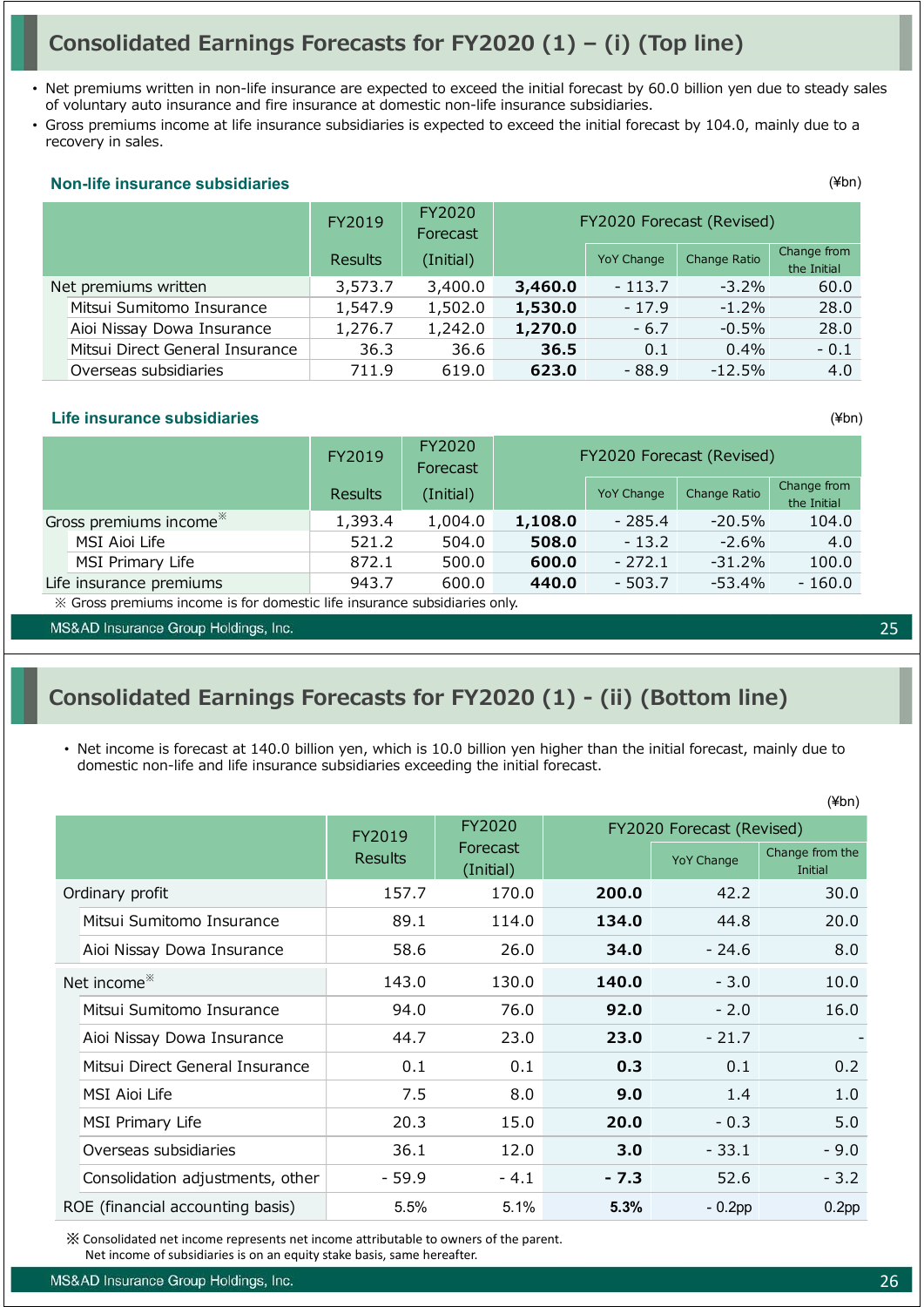## **Consolidated Earnings Forecasts for FY2020 (2) - YoY Comparison**

• Earned premiums at (1) are expected to be up 26.4 billion yen mainly due to steady growth in the top line. Investment profit/loss and others at (5) is a positive factor of 26.0 billion yen due to the recovery trend of financial markets.



MS&AD Insurance Group Holdings, Inc.

### **Consolidated Earnings Forecasts for FY2020 (3)**

• Group Adjusted Profit is expected to reach 210.0 billion yen, exceeding the initial forecast by 30.0 billion yen, due to domestic non-life and life insurance businesses exceeding the initial forecast, despite the international business falling short of the initial forecast.

|                                             | FY2019         | FY2020                |       | FY2020 Forecast (Revised) |                            |
|---------------------------------------------|----------------|-----------------------|-------|---------------------------|----------------------------|
|                                             | <b>Results</b> | Forecast<br>(Initial) |       | <b>YoY Change</b>         | Change from the<br>Initial |
| Group Adjusted Profit                       | 233.1          | 180.0                 | 210.0 | $-23.1$                   | 30.0                       |
| Domestic non-life insurance                 | 119.5          | 130.0                 | 169.0 | 49.4                      | 39.0                       |
| Domestic life insurance                     | 29.7           | 25.0                  | 31.0  | 1.2                       | 6.0                        |
| International business                      | 49.4           | 20.0                  | 4.0   | $-45.4$                   | $-16.0$                    |
| Financial services/Risk related<br>services | 4.8            | 5.0                   | 6.0   | 1.1                       | 1.0                        |
| Other <sup>*</sup>                          | 29.6           |                       |       | $-29.6$                   |                            |
| Other numerical management targets          |                |                       |       |                           |                            |
| Increase in EEV of MSI Aioi Life            | 890.2          | 912.0                 | 922.0 | 31.7                      | 10.0                       |
| Group Adjusted ROE                          | 8.0%           | 6.1%                  | 6.8%  | $-1.2$ pp                 | 0.7 <sub>pp</sub>          |

※ MSI international business restructuring included in Group Adjusted Profit

27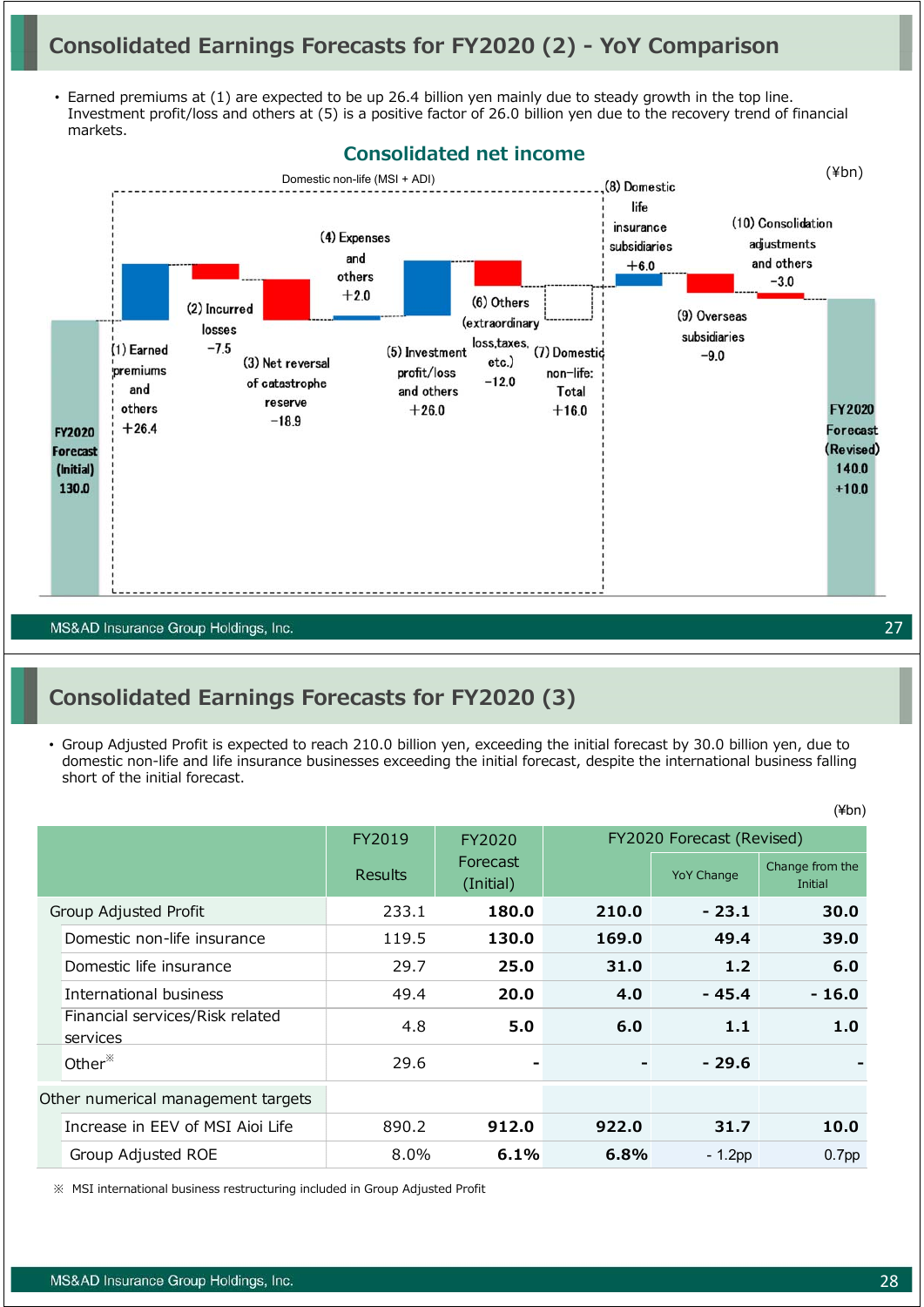|                                                            |               | Mitsui Sumitomo Insurance |                      | Aioi Nissay Dowa Insurance                                                                                  |           |
|------------------------------------------------------------|---------------|---------------------------|----------------------|-------------------------------------------------------------------------------------------------------------|-----------|
| Assumptions concerning the financial<br>market environment |               |                           | GBP $E1 = JPY$ ¥ 136 | Assumes the level at the end of September 2020<br>Nikkei average : ¥23,185 USD\$1 = JPY¥106 EUR€1 = JPY¥124 |           |
| Domestic natural catastrophes                              |               | 37.5                      | $(+2.5)$             | 22.5                                                                                                        | $(-2.5)$  |
| Catastrophe reserves Provision                             |               | 19.9                      | $(+0.8)$             | 30.1                                                                                                        | $(+1.7)$  |
| (For fire insurance)                                       | Reversal      | 6.7                       | $(+2.7)$             | 25.4                                                                                                        | $(+3.0)$  |
|                                                            | Net provision | 13.2                      | $(-1.9)$             | 4.7                                                                                                         | $(-1.3)$  |
| Catastrophe reserves Provision                             |               | 21.9                      | $(+0.3)$             | 23.1                                                                                                        | $(-)$     |
| (For voluntary                                             | Reversal      |                           | $(-7.6)$             | 5.3                                                                                                         | $(-11.1)$ |
| automobile insurance)                                      | Net provision | 21.9                      | $(+7.9)$             | 17.8                                                                                                        | $(+11.1)$ |
| Effective corporate tax rate                               |               |                           | 27.9%                |                                                                                                             |           |

 $\%$ Overseas natural catastrophes: MS Amlin 18.5 (-4.1) billion yen ; ADI 11.5 (-) billion yen. ※Figures in ( ) show change from the initial forecast.

MS&AD Insurance Group Holdings, Inc.

# **Major Assumptions for Earnings Forecasts for FY2020 (ii)**

### **Incurred losses from COVID-19 (FY2020 forecast)** MSI ADI Overseas subsidiaries MS Amlin Incurred losses associated with COVID-19<br>with COVID-19 48.0 4.0 5.0 39.0 37.5 (¥bn)

MSI: Overseas travel insurance, event cancellation insurance, business interruption insurance

(mainly overseas underwriting), etc.

ADI: Head Office reinsurance and others

MS Amlin: Table on the right

### **FY2020 annual impact of COVID-19**

- ・ Estimated amount of incurred losses and declined investment profit from COVID-19
- ・ Compared with initial forecast, additional incurred losses will be covered by investment profit recovery

|                                      | Initial<br>forecast             | Revised<br>forecast   | Change from<br>the initial | Reason of for change from the initial                                                                                                                                                                                                                      |
|--------------------------------------|---------------------------------|-----------------------|----------------------------|------------------------------------------------------------------------------------------------------------------------------------------------------------------------------------------------------------------------------------------------------------|
| Additional incurred<br>losses        | $-20.0$<br>(Mainly<br>overseas) | $-39.0$<br>(Overseas) |                            | -19.0 Estimated loss amount for Business Interruption (BI) in very<br>conservative way by taking into account several elements<br>such as current situation on trial for BI insurance in UK.<br>Booked additional contingent reserve for uncertainty, etc. |
|                                      | $-60.0$                         | $-28.0$               |                            | +32.0 Market recovery                                                                                                                                                                                                                                      |
| Decline in                           | (Total of                       |                       |                            |                                                                                                                                                                                                                                                            |
| investment profit                    | domestic and<br>overseas)       | (Domestic)            |                            |                                                                                                                                                                                                                                                            |
| Impact after tax                     | $-64.0$                         | $-57.0$               | $+7.0$                     |                                                                                                                                                                                                                                                            |
| MS&AD Insurance Group Holdings, Inc. |                                 |                       |                            | 30                                                                                                                                                                                                                                                         |

29

(¥bn)

|                                                       |                     |                     | (¥bn)                         |
|-------------------------------------------------------|---------------------|---------------------|-------------------------------|
|                                                       | Initial<br>forecast | Revised<br>forecast | Change<br>from the<br>initial |
| <b>Buiness Interruption</b><br>(Direct, UK and other) | 3.5                 | 8.5                 | 5.0                           |
| Other (including<br>contingent reserve)               | 14.5                | 29.0                | 14.5                          |
| Total                                                 | 18.0                | 37.5                | 195                           |

**MS Amlin**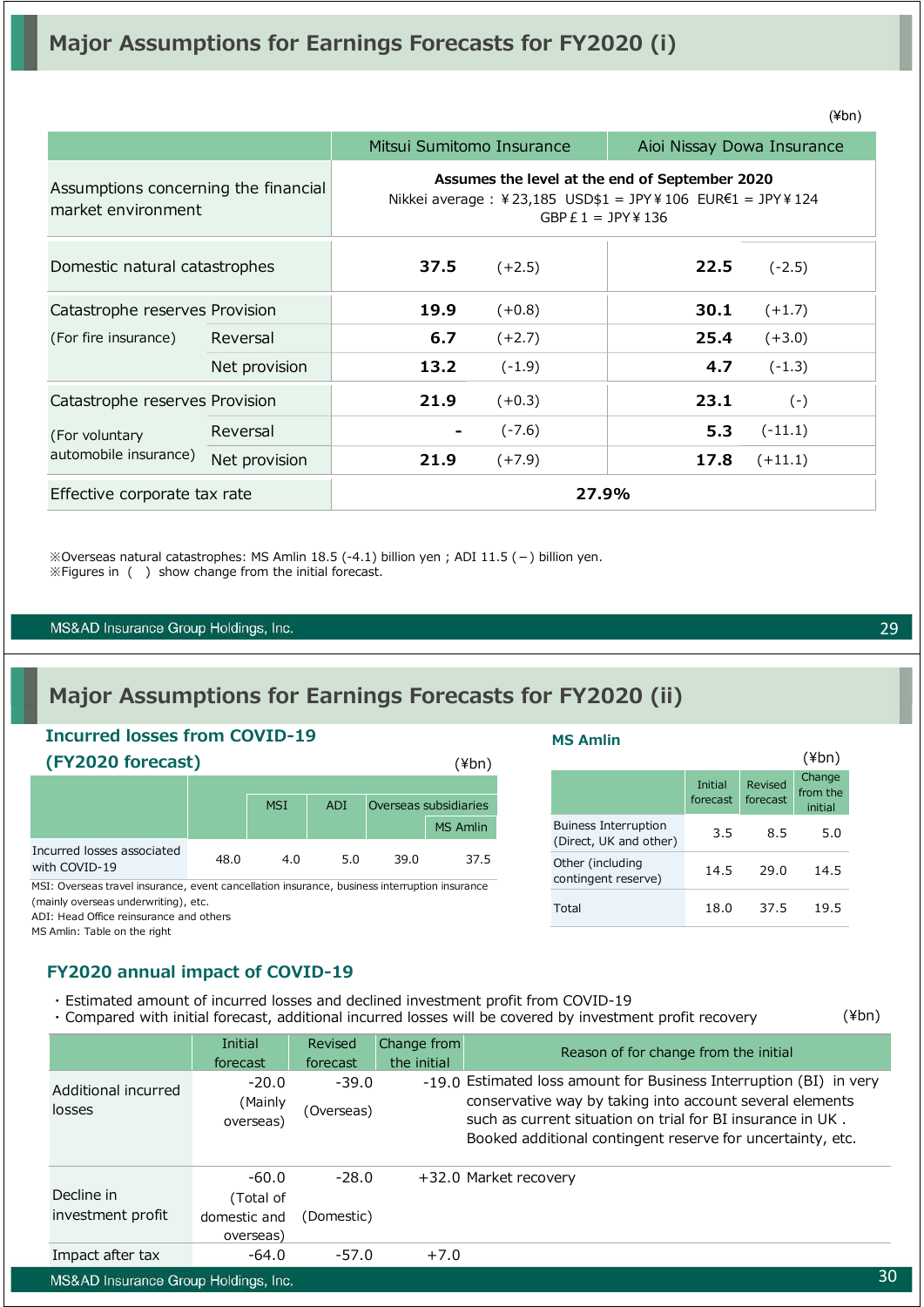### **Earnings Forecasts for FY2020–Domestic Non-Life Insurance Companies (MSI&ADI) (i)**

|                                                                                |         |                   |                               |         |                        |                               |                        |                   | $(\n{Fbn})$                   |
|--------------------------------------------------------------------------------|---------|-------------------|-------------------------------|---------|------------------------|-------------------------------|------------------------|-------------------|-------------------------------|
|                                                                                |         | Simple Sum        |                               |         | MSI (Non-Consolidated) |                               | ADI (Non-Consolidated) |                   |                               |
|                                                                                |         | YoY<br>Change     | Change<br>from the<br>initial |         | YoY<br>Change          | Change<br>from the<br>Initial |                        | YoY<br>Change     | Change<br>from the<br>Initial |
| Net premiums written <sup>*1</sup>                                             | 2,800.0 | $-24.7$           | 56.0                          | 1,530.0 | $-17.9$                | 28.0                          | 1,270.0                | $-6.7$            | 28.0                          |
| Earned premiums <sup>*2</sup>                                                  | 2,473.8 | 45.6              | 26.4                          | 1,364.7 | 21.9                   | 14.4                          | 1,109.1                | 23.7              | 12.0                          |
| Incurred losses (including loss<br>$(-)$<br>adjustment expenses) <sup>32</sup> | 1,459.1 | $-40.0$           | 7.5                           | 791.3   | $-38.8$                | 6.8                           | 667.8                  | $-1.2$            | 0.7                           |
| Underwriting expenses <sup>*2</sup><br>$(-)$                                   | 878.5   | 19.5              | $-5.5$                        | 478.2   | 17.3                   | $-4.3$                        | 400.3                  | 2.1               | $-1.2$                        |
| Commissions and collection<br>expenses <sup>32</sup>                           | 526.5   | 12.8              | 13.1                          | 277.7   | 7.0                    | 6.1                           | 248.8                  | 5.8               | 7.0                           |
| Other underwriting expenses <sup>*2</sup>                                      | 352.0   | 6.6               | $-18.7$                       | 200.5   | 10.3                   | $-10.5$                       | 151.5                  | $-3.6$            | $-8.2$                        |
| Underwriting profit/loss prior to<br>reflecting catastrophe reserve            | 128.7   | 86.9              | 20.9                          | 95.7    | 66.1                   | 9.4                           | 33.0                   | 20.7              | 11.5                          |
| Net catastrophe reserve                                                        | $-71.7$ | $-38.3$           | $-18.9$                       | $-46.7$ | $-24.4$                | $-8.4$                        | $-25.0$                | $-13.9$           | $-10.5$                       |
| Underwriting profit/loss after<br>reflecting catastrophe reserve               | 57.0    | 48.5              | 2.0                           | 49.0    | 41.6                   | 1.0                           | 8.0                    | 6.8               | 1.0                           |
| EI loss ratio <sup>*2</sup>                                                    | 59.0%   | $-2.7$ pp         | $-0.3pp$                      | 58.0%   | $-3.8pp$               | $-0.1$ pp                     | 60.2%                  | $-1.4pp$          | $-0.6$ pp                     |
| Net loss ratio <sup>**1</sup>                                                  | 60.3%   | $-2.4pp$          | $-1.5$ pp                     | 59.5%   | $-3.8pp$               | $-1.7$ pp                     | 61.1%                  | $-0.9pp$          | $-1.5$ pp                     |
| Net expense ratio <sup>**1</sup>                                               | 34.2%   | 1.1 <sub>pp</sub> | $-0.9pp$                      | 33.5%   | 1.5 <sub>pp</sub>      | $-1.0pp$                      | 35.0%                  | 0.5 <sub>pp</sub> | $-0.7$ pp                     |
| Combined ratio <sup>*1</sup>                                                   | 94.5%   | $-1.3$ pp         | $-2.4$ pp                     | 93.0%   | $-2.3$ pp              | $-2.7$ pp                     | 96.1%                  | $-0.4$ pp         | $-2.2$ pp                     |

※1 All lines ※2 Excludes residential earthquake and CALI (compulsory auto liability insurance)

※ "Earned premiums" are calculated with adjustments including unearned premiums (excl. natural catastrophe policy reserves) and reserve funds.

MS&AD Insurance Group Holdings, Inc.

### **Earnings Forecasts for FY2020–Domestic Non-Life Insurance Companies (MSI&ADI) (ii)**

(¥bn)

|                                                          |         | Simple Sum    |                               |        | MSI (Non-Consolidated) |                               | ADI (Non-Consolidated) |               |                               |
|----------------------------------------------------------|---------|---------------|-------------------------------|--------|------------------------|-------------------------------|------------------------|---------------|-------------------------------|
|                                                          |         | YoY<br>Change | Change<br>from the<br>Initial |        | YoY<br>Change          | Change<br>from the<br>Initial |                        | YoY<br>Change | Change<br>from the<br>Initial |
| Underwriting profit/loss                                 | 57.0    | 48.5          | 2.0                           | 49.0   | 41.6                   | 1.0                           | 8.0                    | 6.8           | 1.0                           |
| Net interest and dividends income                        | 99.8    | $-16.3$       | 17.2                          | 65.5   | $-6.3$                 | 13.6                          | 34.3                   | $-9.9$        | 3.6                           |
| Gains/losses on sales of securities                      | 52.8    | $-33.1$       | 7.7                           | 41.6   | $-12.2$                | 0.4                           | 11.2                   | $-20.8$       | 7.3                           |
| Impairment losses on securities (-)                      | 12.5    | $-19.3$       | $-9.5$                        | 6.0    | $-14.8$                | $-4.0$                        | 6.5                    | $-4.5$        | $-5.5$                        |
| Investment profit/loss and other<br>ordinary profit/loss | 111.0   | $-28.2$       | 26.0                          | 85.0   | 3.2                    | 19.0                          | 26.0                   | $-31.4$       | 7.0                           |
| Ordinary profit/loss                                     | 168.0   | 20.2          | 28.0                          | 134.0  | 44.8                   | 20.0                          | 34.0                   | $-24.6$       | 8.0                           |
| <b>Extraordinary income/loss</b>                         | $-10.3$ | 136.0         | $-9.6$                        | $-2.8$ | 125.2                  | 0.5                           | $-7.5$                 | 10.7          | $-10.1$                       |
| Net income/loss                                          | 115.0   | $-23.8$       | 16.0                          | 92.0   | $-2.0$                 | 16.0                          | 23.0                   | $-21.7$       |                               |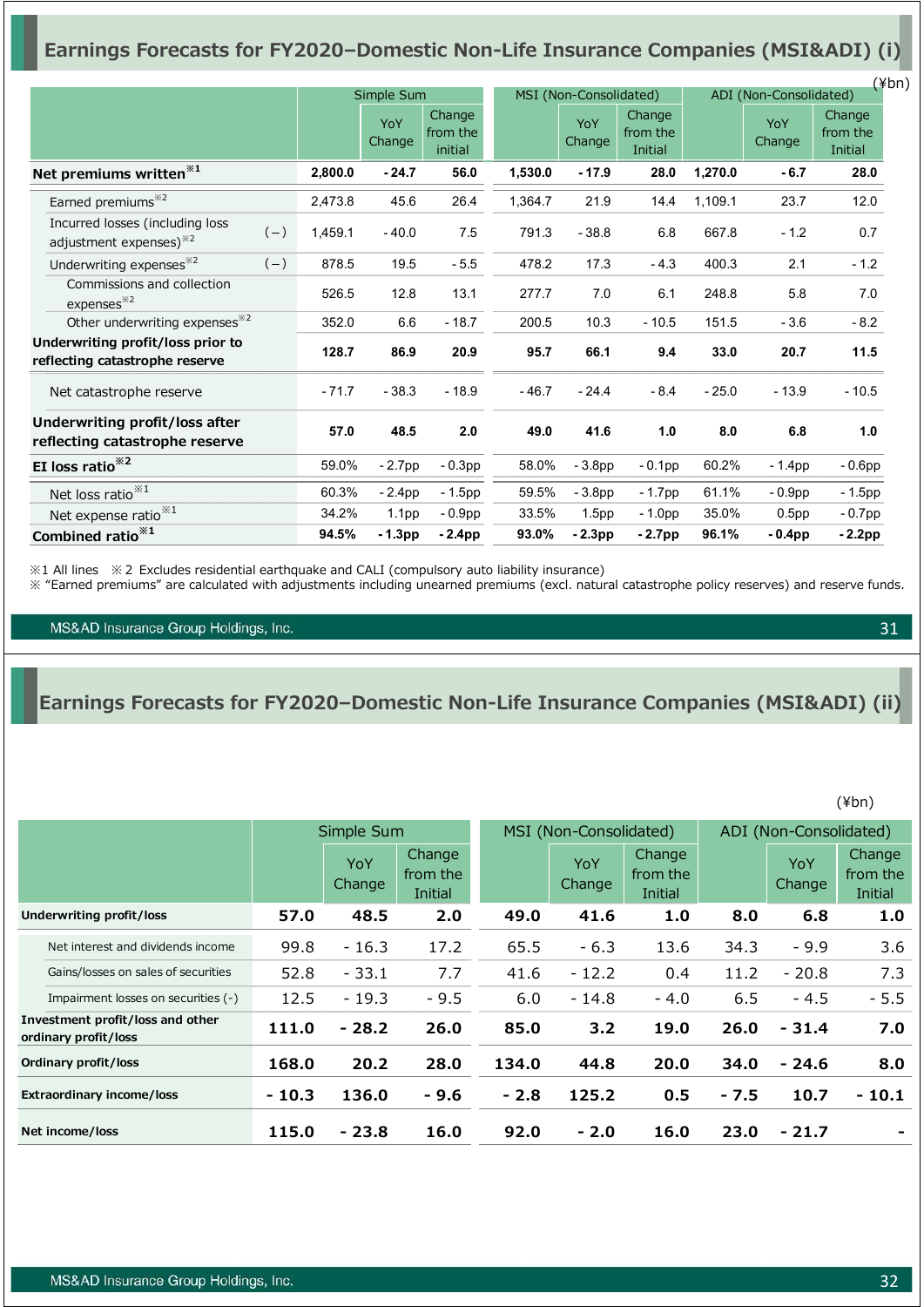### **Key financial data**

| <b>NUV HIRHIVIAI UALA</b>                              |                |                       |          |                           | $(\n{Fbn})$                   |
|--------------------------------------------------------|----------------|-----------------------|----------|---------------------------|-------------------------------|
|                                                        | FY2019         | FY2020                |          | FY2020 Forecast (Revised) |                               |
|                                                        | <b>Results</b> | Forecast<br>(Initial) |          | <b>YoY Change</b>         | Change<br>from the<br>Initial |
| Amount of new policies <sup>*</sup>                    | 2,068.4        | 1,615.1               | 1,780.7  | $-13.9%$                  | 165.5                         |
| Annualized premiums of new policies <sup>*</sup>       | 29.3           | 24.1                  | 25.8     | $-12.2%$                  | 1.7                           |
| Amount of policies in force <sup>**</sup>              | 24,458.0       | 24,133.2              | 24,363.6 | $-0.4%$                   | 230.4                         |
| Annualized premiums of policies in force <sup>**</sup> | 448.1          | 441.7                 | 445.6    | $-0.6%$                   | 3.8                           |
| Gross premiums income                                  | 521.2          | 504.0                 | 508.0    | $-13.2$                   | 4.0                           |
| Ordinary profit/loss                                   | 18.6           | 19.8                  | 21.3     | 2.7                       | 1.6                           |
| Net income/loss                                        | 7.5            | 8.0                   | 9.0      | 1.4                       | 1.0                           |

※Amount of new policies , annualized premiums of new policies, amount of policies in force and annualized premiums of policies in force are total sum of personal insurance and personal annuity insurance.

MS&AD Insurance Group Holdings, Inc.

### **Earnings Forecasts for FY2020 – Domestic Life Insurance Companies – MSI Primary Life**

### **Key financial data**

|                             |                |                       |         |                           | (¥bn)                      |
|-----------------------------|----------------|-----------------------|---------|---------------------------|----------------------------|
|                             | FY2019         | FY2020                |         | FY2020 Forecast (Revised) |                            |
|                             | <b>Results</b> | Forecast<br>(Initial) |         | <b>YoY Change</b>         | Change from the<br>Initial |
| Amount of new policies      | 882.7          | 528.5                 | 603.2   | $-31.7\%$                 | 74.6                       |
| Amount of policies in force | 6,514.0        | 6,290.0               | 6,617.0 | 1.6%                      | 327.0                      |
| Gross premiums income       | 872.1          | 500.0                 | 600.0   | $-272.1$                  | 100.0                      |
| Ordinary profit/loss        | 31.4           | 24.5                  | 41.6    | 10.1                      | 17.0                       |
| Net income/loss             | 20.3           | 15.0                  | 20.0    | $-0.3$                    | 5.0                        |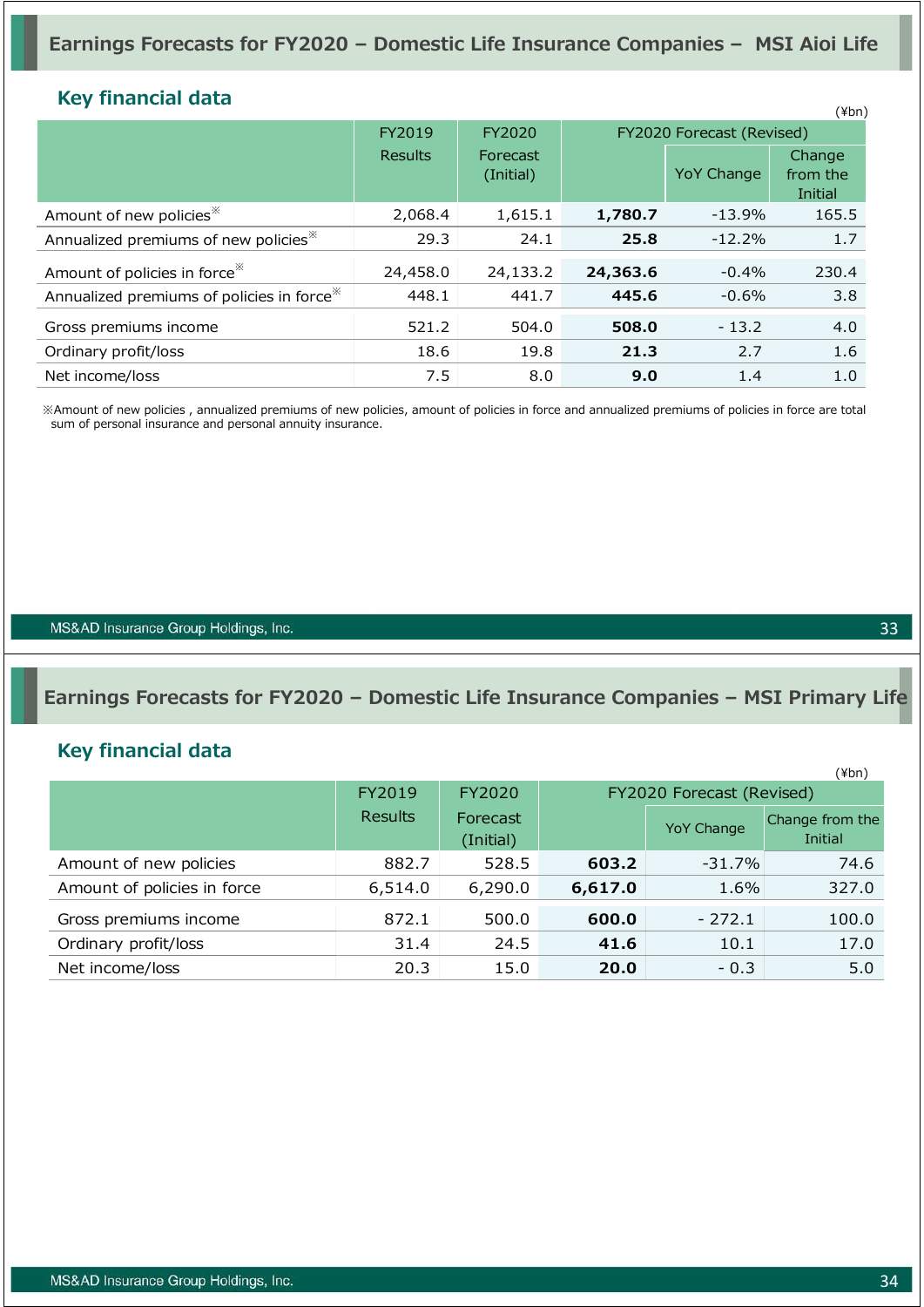### **Earnings Forecasts for FY2020– Overseas Subsidiaries**

- Net premiums written are expected to exceed the initial forecast by 4.0 billion yen from due to the impact of foreign exchange rates.
- Net income is expected to fall short of the initial forecast by 9.0 billion yen. In Europe, the forecast is below the initial due to an increase in incurred losses among other factors. In Asia, on the other hand, the forecast is above the initial due to an improvement in the automobile loss ratio. In international life insurance, the forecast is below the initial by 9.0 billion yen due to a decrease in profits of equity-method affiliates.

### **Overseas subsidiaries**

|                              | FY2019         | FY2020<br>Forecast |         | FY2020 Forecast (Revised) |                            |
|------------------------------|----------------|--------------------|---------|---------------------------|----------------------------|
|                              | <b>Results</b> | (Initial)          |         | <b>YoY Change</b>         | Change from<br>the Initial |
| Net premiums written         | 711.9          | 619.0              | 623.0   | $-88.9$                   | 4.0                        |
| Asia                         | 179.6          | 169.8              | 167.3   | $-12.3$                   | $-2.5$                     |
| Europe                       | 487.9          | 404.9              | 416.2   | $-71.8$                   | 11.3                       |
| Americas                     | 44.2           | 44.3               | 39.5    | $-4.7$                    | $-4.8$                     |
| Net income/loss              | 36.1           | 12.0               | 3.0     | $-33.1$                   | $-9.0$                     |
| Asia                         | 17.8           | 17.6               | 22.7    | 4.8                       | 5.1                        |
| Europe                       | 4.8            | $-16.6$            | $-20.6$ | $-25.4$                   | $-3.9$                     |
| Americas                     | 2.9            | 3.7                | 2.5     | $-0.4$                    | $-1.2$                     |
| International life insurance | 10.4           | 7.4                | $-1.6$  | $-12.0$                   | $-9.0$                     |

#### MS&AD Insurance Group Holdings, Inc.

### **<Reference> Earnings Forecasts for FY2020–Domestic Non-Life Insurance Companies (MSI&ADI) (i)**

|                                                         | Simple Sum |          |
|---------------------------------------------------------|------------|----------|
|                                                         |            | Growth   |
| Fire and allied                                         | 419.4      | 3.5%     |
| Marine                                                  | 55.1       | $-20.3%$ |
| Personal accident                                       | 202.8      | $-0.4%$  |
| Voluntary automobile                                    | 1,407.8    | 1.8%     |
| CAI T                                                   | 302.1      | $-12.9%$ |
| Other                                                   | 412.8      | $-0.9%$  |
| Total                                                   | 2,800.0    | $-0.9%$  |
| Total excluding<br>residential EQ<br>insurance and CALI | 2,497.4    | 0.8%     |

| <b>Net premiums written</b>                             |         |            |                        |          |                        | $(\n  4bn)$ |
|---------------------------------------------------------|---------|------------|------------------------|----------|------------------------|-------------|
|                                                         |         | Simple Sum | MSI (Non-Consolidated) |          | ADI (Non-Consolidated) |             |
|                                                         |         | Growth     |                        | Growth   |                        | Growth      |
| Fire and allied                                         | 419.4   | 3.5%       | 221.3                  | 7.4%     | 198.1                  | $-0.6%$     |
| Marine                                                  | 55.1    | $-20.3%$   | 48.4                   | $-21.8%$ | 6.7                    | $-7.8%$     |
| Personal accident                                       | 202.8   | $-0.4%$    | 144.6                  | $-1.5%$  | 58.2                   | 2.3%        |
| Voluntary automobile                                    | 1,407.8 | 1.8%       | 683.5                  | 2.0%     | 724.3                  | 1.6%        |
| <b>CALI</b>                                             | 302.1   | $-12.9%$   | 156.2                  | $-15.1%$ | 145.9                  | $-10.4%$    |
| Other                                                   | 412.8   | $-0.9%$    | 276.0                  | $-1.1%$  | 136.8                  | $-0.4%$     |
| Total                                                   | 2,800.0 | $-0.9%$    | 1,530.0                | $-1.2%$  | 1,270.0                | $-0.5%$     |
| Total excluding<br>residential EQ<br>insurance and CALI | 2,497.4 | 0.8%       | 1,373.5                | 0.7%     | 1,123.9                | 0.9%        |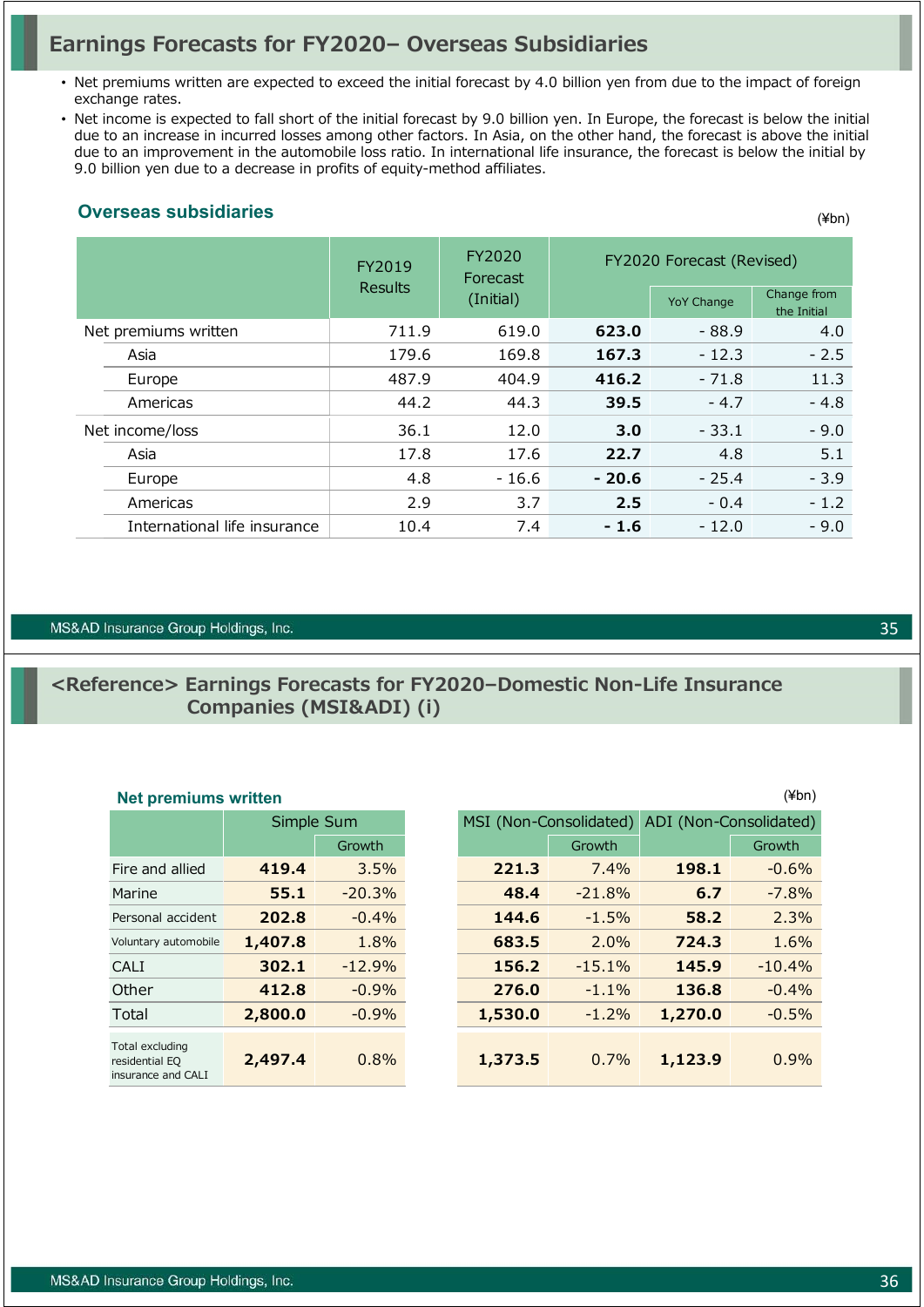### **<Reference> Earnings Forecasts for FY2020–Domestic Non-Life Insurance Companies (MSI&ADI) (ⅱ)**

### **EI loss ratio**

|                                                           |       | Simple Sum        | MSI (Non-consolidated) |                   | ADI (Non-consolidated) |                   |
|-----------------------------------------------------------|-------|-------------------|------------------------|-------------------|------------------------|-------------------|
|                                                           |       | <b>YoY Change</b> |                        | <b>YoY Change</b> |                        | <b>YoY Change</b> |
| Fire and allied                                           | 73.6% | $-4.8pp$          | 70.3%                  | $-6.7$ pp         | 77.4%                  | $-2.4$ pp         |
| Marine                                                    | 52.1% | $-6.5$ pp         | 52.8%                  | $-7.0pp$          | 46.2%                  | $-1.9pp$          |
| Personal accident                                         | 51.7% | $-1.7$ pp         | 50.6%                  | $-2.6pp$          | 54.7%                  | 0.8 <sub>pp</sub> |
| Voluntary automobile                                      | 56.3% | $-2.5$ pp         | 56.7%                  | $-2.7$ pp         | 56.0%                  | $-2.2$ pp         |
| Other                                                     | 58.3% | $-2.7$ pp         | 56.7%                  | $-5.4pp$          | 61.5%                  | 2.6 <sub>pp</sub> |
| Total (excluding<br>residential EQ<br>insurance and CALI) | 59.0% | $-2.7$ pp         | 58.0%                  | $-3.8pp$          | 60.2%                  | $-1.4$ pp         |
| (Excl. impact of nat.<br>cat.)                            | 56.2% | $-0.5$ pp         | 55.5%                  | $-2.2$ pp         | 57.1%                  | 1.7 <sub>pp</sub> |

- $\%$  Incurred losses = Net loss paid + loss adjustment expenses + movement in outstanding claims reserves
- ※ Earned premiums, a denominator of EI loss ratio, are calculated with adjustments including unearned premiums (excl. natural catastrophe policy reserves) and reserve funds.
- ※ "Impact of nat. cat." means incurred loss from domestic and overseas natural catastrophes in the each year deducting the collected amount of Cat Bonds related to natural catastrophes in FY2018.

MS&AD Insurance Group Holdings, Inc.

### **<Reference> MS Amlin's Results Forecast for FY2020 (Jan. – Dec. 2020) ※1**

- Net loss : -£149mn (-£44 mn decline from initial forecast) due to impact from COVID-19 loss, which was mitigated by recovery in investment profit from initial forecast.
- Underwriting profit for Non-Cat risk (excluding COVID-19): £118mn (YoY +173mn) buoyed by improvement in general risk underwriting.

|                                                         | FY2019 | FY2020                | FY2020 | (Revised forecast) |                     |
|---------------------------------------------------------|--------|-----------------------|--------|--------------------|---------------------|
|                                                         |        | (Initial<br>forecast) |        | YoY                | vs Initial forecast |
| Net Premiums Written                                    | 3,220  | 2,755                 | 2,715  | $-505$             | $-40$               |
| Net Premiums Earned                                     | 3,169  | 2,874                 | 2,912  | $-257$             | 38                  |
| Incurred Losses (including loss<br>adjustment expenses) | 2,137  | 1,899                 | 2,062  | $-75$              | 163                 |
| Underwriting profit/loss                                | $-55$  | $-37$                 | $-152$ | $-97$              | $-115$              |
| Investment profit/loss <sup>*2</sup>                    | 263    | 30                    | 99     | $-164$             | 69                  |
| Non-operating profit/loss <sup>*3</sup>                 | $-147$ | $-104$                | $-100$ | 47                 | $\overline{4}$      |
| Net income/loss after tax                               | 55     | $-105$                | $-149$ | $-204$             | $-44$               |
|                                                         |        |                       |        |                    |                     |

#### **Excluding impact from COVID-19 (£mn)**

|                          | FY2020 (Revised forecast) |     |                            |  |
|--------------------------|---------------------------|-----|----------------------------|--|
|                          |                           | YoY | Change from<br>the initial |  |
| Underwriting profit/loss | 118                       | 173 |                            |  |

※1 FY2019: MS Amlin plc consolidated result. FY2020: Total amount of MS Amlin companies.

- ※2 MS Amlin adopts the accounting method where securities market value fluctuations are reflected in the profit-loss statement.
- ※<sup>3</sup> The main item of "Non-operating profit/loss" is expenses of non-insurance companies.

37

**(£mn)**